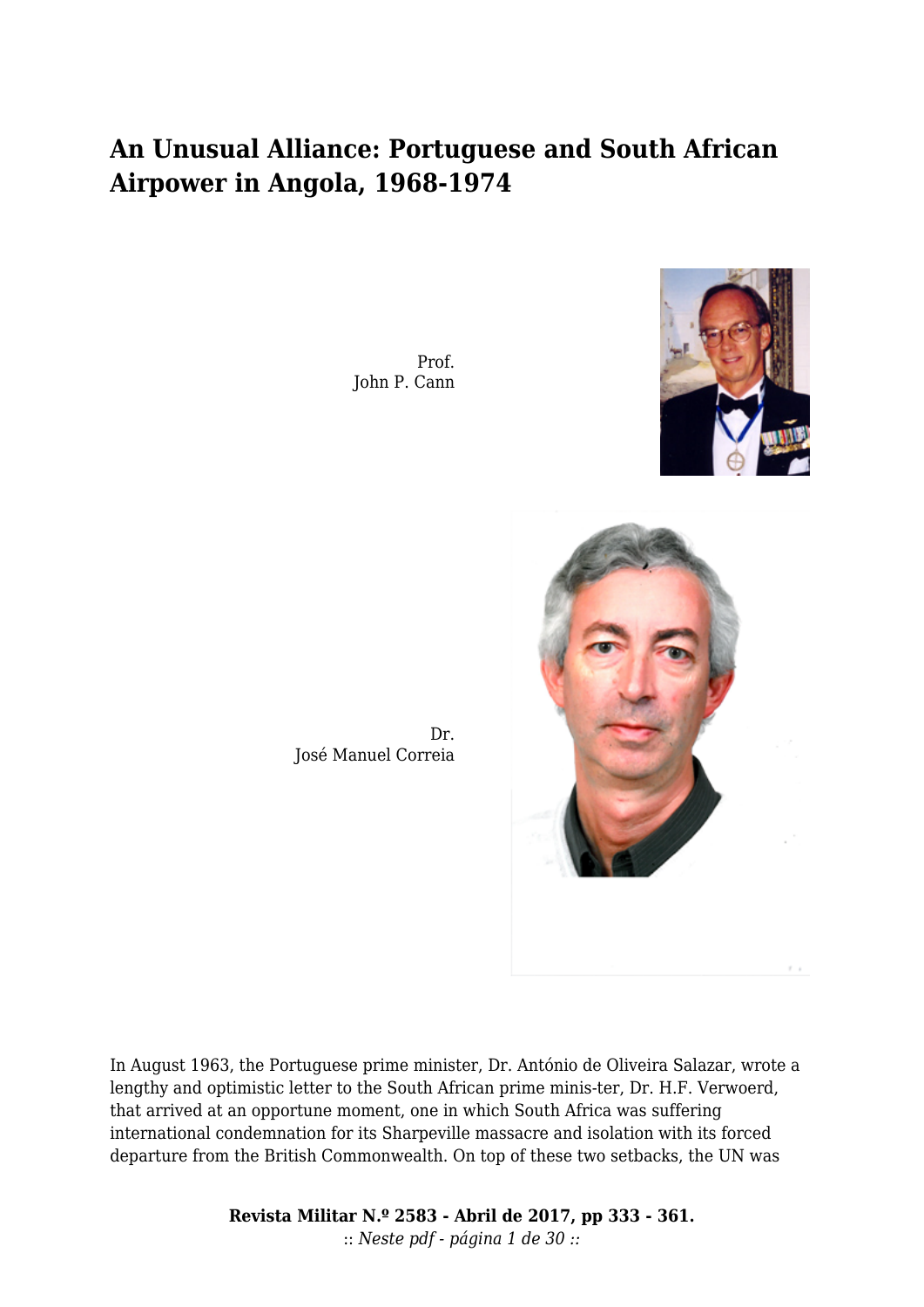considering the imposition of an arms embargo, hence Salazar's letter was a bit of sunshine in an otherwise dark period.

<span id="page-1-0"></span>Salazar and Verwoerd both agreed that the two nations were alone in defending Africa and Western civilisation from communism, and every form of cooperation with each other would be most advantageous<sup>!</sup>. While this view may seem myopic to the reader, austral Africa was, after all, perceived by the two leaders to be the hot front in the Cold War, and they felt keenly that their shooting war was far more different and dangerous than the posturing in Europe. Needless to say, there were other Cold War proxy conflicts in Latin America and South East Asia, but when you are the target, as these two were, your perspective is narrowed.

Portugal, in fact, needed South Africa very much, as continental Portugal or the *metrópole* was a long way from the African battlefields, and indeed, when help was required in the March 1961 Angolan emergency, South Africa had stepped forward to supply military matériel. In September, Verwoerd responded that South Africa was prepared to continue with defence cooperation, and in November, South Africa assigned a senior military officer, Brigadier Willem van der Waals, as its vice-consul to Luanda to strengthen the relationship<sup>[2](#page-23-1)</sup>.

<span id="page-1-1"></span>Angola was of particular strategic importance to South Africa, as its League of Nations mandate, South West Africa (SWA), lacked water and energy, two key ingredients for its development. It was a mineral-rich area, and South Africa wished to begin mining there. In October 1964, as the relationship blossomed, the two signed several accords regarding Angola, the most prominent of which was the one relating to the Cunene River and its hydroelectric project to supply power to SWA. These accords were the beginning of a mutually fruitful relationship that would cover the gambit of political, economic, and military issues, until 1974.

One of the most remarkable military aspects of this relationship was the development of the South African-Portuguese combined air support element of counterinsurgency as it was applied in the East of Angola. Portugal had attempted air envelopment in the north with paratrooper drops, as it had no helicopters in the opening years of the war. These were effective in reoccupation, but there was never an element of surprise, as the landing zones (LZ) had to be marked in advance, and the approach of a flight of transports could be heard by the insurgents well ahead of the drop. On the other hand a flight of helicopters following a nap-of-the-earth approach to shield their noise could arrive almost unheard to a previously scouted LZ and truly surprise and overwhelm an enemy group, particularly when supported by a gunship. The French had developed this tactic in Algeria, and the Portuguese were actively seeking to bring it to Angola. The helicopter choice in this tactic was the five-man French Alouette III; however, none were available in 1961 in Angola. As they did become available between 1961 and 1966, so tactics evolved. The "Alo", as it was called, became the basic counterinsurgency fighting tool in Angola. It was relatively slow, seemingly fragile, but nonetheless, remarkably resilient, and reliably hauled its crews into combat and returned safely.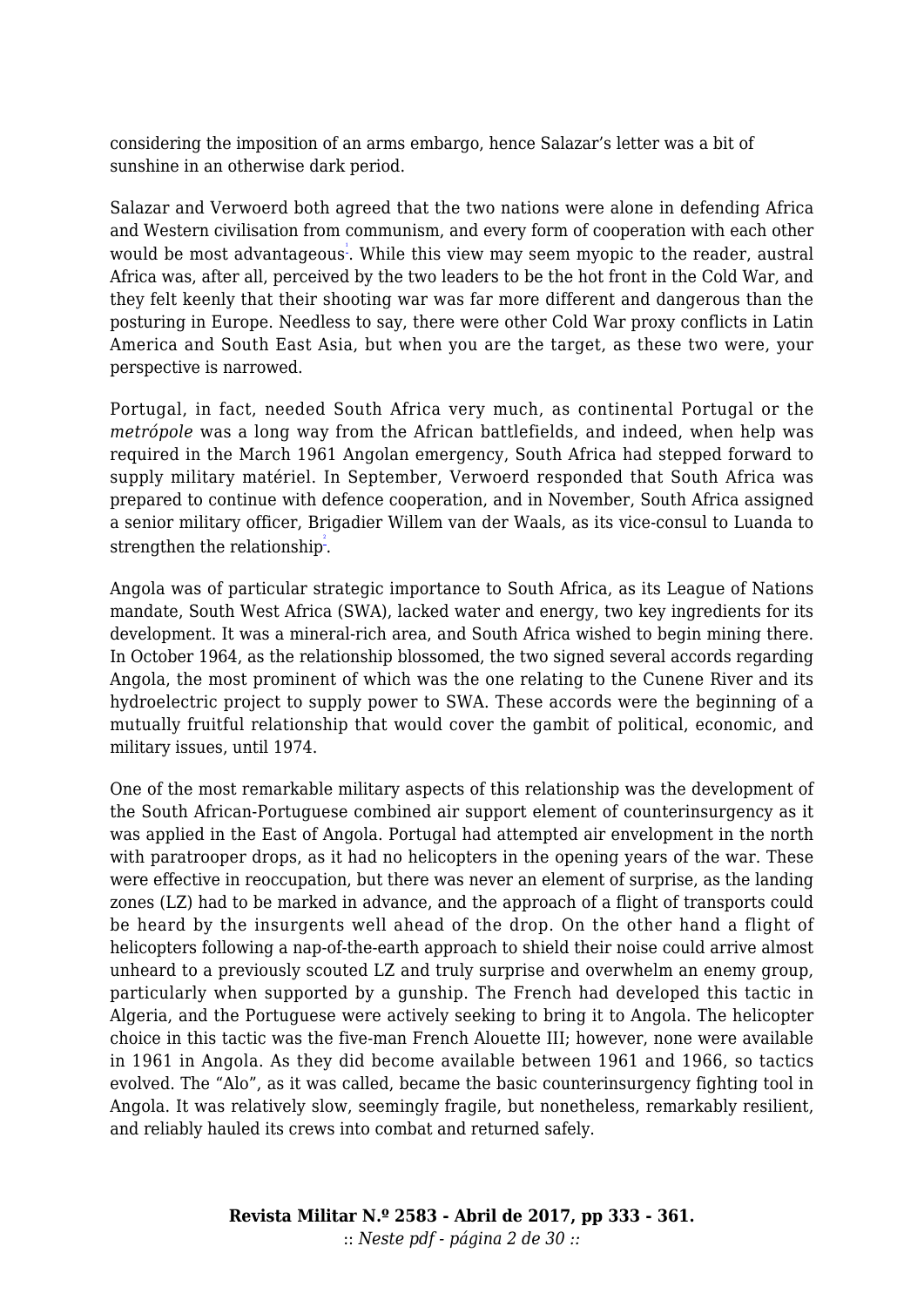Meanwhile, in 1965, the east of Angola became active with insurgents whose activities were aimed at both South Africa and Portugal. This emerging threat drew the two countries together, and this is the story of how these culturally contrasting forces combined their resources and efforts to execute effective operations that stalemated their enemies in a successful counterinsurgency campaign.

## *The Insurgents*

<span id="page-2-0"></span>Following World War Two, nationalist sentiment grew within the native population in Lusophone Africa; however, nationalist movements were largely urban and were thus in a hostile environment for two reasons: the majority of their opponents lived in cities, and the national police or International Police for Defence of the State (*Polícia Internacional de Defesa do Estado* or PIDE) operated most effectively there. Consequently, they were either short-lived or dormant<sup>2</sup>. By 1956, the young Marxists of the Angolan Communist Party contributed to the formation of the Popular Movement for the Liberation of Angola (*Movimento Popular de Libertação de Angola*, or MPLA). The MPLA developed roots among the urban population, and these roots were composed largely of *mestiços* (mixed race peoples), who controlled the party. The movement had little in common with the rural peasants of the east and south of Angola and made little effort to gain their devotion. In December 1956, the initial MPLA manifesto was published publically, and predictably PIDE reacted unsympathetically. Prominent MPLA leaders were forced to flee into exile, and from 1957 onward PIDE action was so successful that the MPLA was unable to maintain more than the most rudimentary organisation inside Angola<sup>2</sup>. The MPLA was forced to conduct its affairs from neighbouring states and was isolated from any of its cadres within Angola.

<span id="page-2-1"></span>The MPLA in exile established itself initially in Léopoldville and aligned itself not only with other independent African nations and their socialist philosophy but also with the communist bloc. In 1962, the MPLA formed its military wing, the Popular Army for the Liberation of Angola (*Exército Popular de Libertação de Angola*, or EPLA), to project its influence into Angola. This nascent force numbered between 250 and 300 young men who had undergone military training in Ghana and Morocco. The EPLA sought to expand the conflict across the northern border of Angola with this force and penetrate the entire country, but found itself in competition with the other prominent Angolan nationalist group at the time, the Union of Angolan Peoples (*União das Populações de Angola*, or UPA), also resident in the Congo, for acceptance as the leading representative of the Angolan people. The UPA, through its influence with the Congo leadership, forced the MPLA to leave Léopoldville in 1963 and re-establish itself in Brazzaville, from which it was difficult to conduct a campaign across an unenthusiastic third country and into a now distant Angola. As a result, northern Angola proved to be barren for the MPLA, and it was not until 1966, with the opening of its second front from Zambia, that some success would come.

The UPA was formed in the mid-1950s from a number of small disparate groups, and

**Revista Militar N.º 2583 - Abril de 2017, pp 333 - 361.** :: *Neste pdf - página 3 de 30 ::*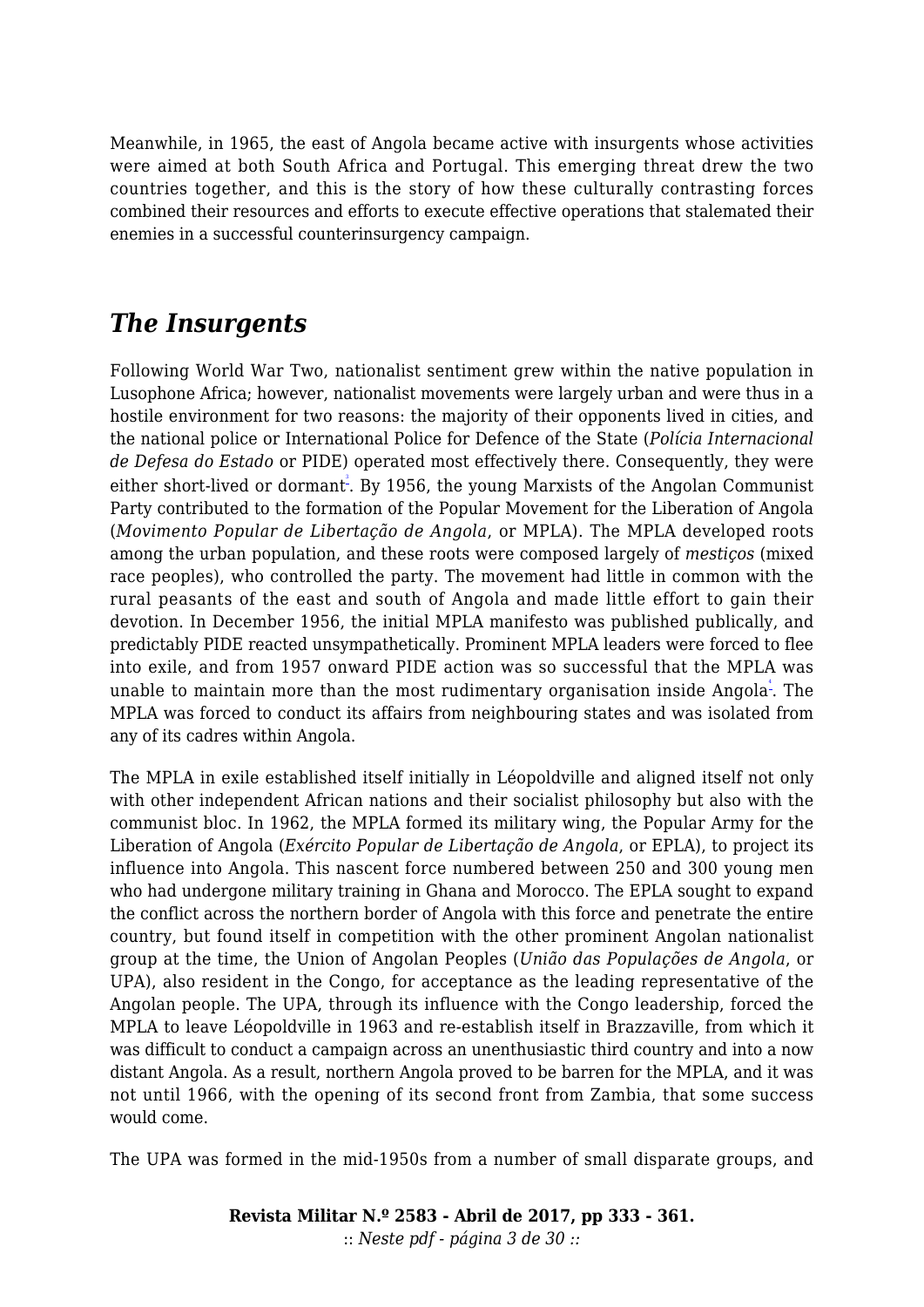leadership was passed to Holden Roberto in 1958. UPA strength rested in the rural populations of the Bakongo ethnolinguistic region of Angola. These people straddled the border area that reached into the Belgian Congo, Angola, Cabinda, and the French Congo, the footprint of the ancient Kongo Kingdom. Roberto unequivocally held the view that not just a "Bakongo Kingdom" or some other entity but all of Angola must be freed. The UPA was able to develop a following in the north of Angola because of the relatively open frontier, and this loyal cadre became the basis for the devastating uprising in March 1961. Portuguese presence in this area took the form of *chefes do posto* (heads of posts) and administrators, as opposed to PIDE, and these officials were so sparse that it was physically impossible for them to maintain anything but the most casual control over their districts<sup>[5](#page-23-4)</sup>.

<span id="page-3-1"></span><span id="page-3-0"></span>The UPA formed its military wing, the Army of National Liberation of Angola (*Exército de Libertação Nacional de Angola*, or ELNA), in June 1961 after the March attacks did not achieve a Portuguese capitulation, as in the case of the Belgian Congo. Roberto as its commander-in-chief proved unsuccessful both as a leader and strategist. He was so "fiery-tongued" and autocratic that he would accept little more than arms and money and was unable to use either with good effect<sup>5</sup>. According to van der Waals, without training, the ELNA "set a demoralising example of politico-military incompetence and indiscipline" and "involved itself in military activities in the narrowest sense (...) but avoided contact with the Portuguese security forces as far as possible".

<span id="page-3-2"></span>This lack of direction caused great rifts in the UPA leadership. Despite the UPA reorganisation in March 1962 at the behest of Joseph-Desiré Mobutu (later from 1972, Mobutu Sese Seko), president of the Congo, to include additional groups, to rename itself the National Front for the Liberation of Angola (*Frente Nacional de Libertção de Angola* or FNLA), and to establish the Government of the Republic of Angola in Exile (*Governo da República de Angola no Exílio* or GRAE), little of substance was accomplished. A frustrated Jonas Savimbi, Roberto's "foreign minister" and an Ovimbundu, formally broke with the UPA/FNLA in July 1964 and formed the third nationalist movement in Angola, National Union for the Total Independence of Angola (*União Nacional para a Independência Total de Angola* or UNITA). Savimbi publically announced his break at the 1964 OAU meeting in Cairo, Egypt, and began his campaign against the Portuguese from western Zambia. The next year, Alexandre Taty, "minister of armaments," after challenging Roberto in an unsuccessful coup, defected to the Portuguese in Cabinda with a substantial number of his followers.

### *New Insurgent Strategy*

The ability of the MPLA to operate militarily in Angola became almost completely constrained by November, 1963, and it looked increasingly isolated. In January 1964, at its Conference of Cadres (*Confêrencia de Quadros*) in Brazzaville, it was decided to rebuild the movement as a serious revolutionary force by opening a front in the east of Angola through Zambia. The MPLA had made overtures to Kenneth Kaunda, the first

```
Revista Militar N.º 2583 - Abril de 2017, pp 333 - 361.
  :: Neste pdf - página 4 de 30 ::
```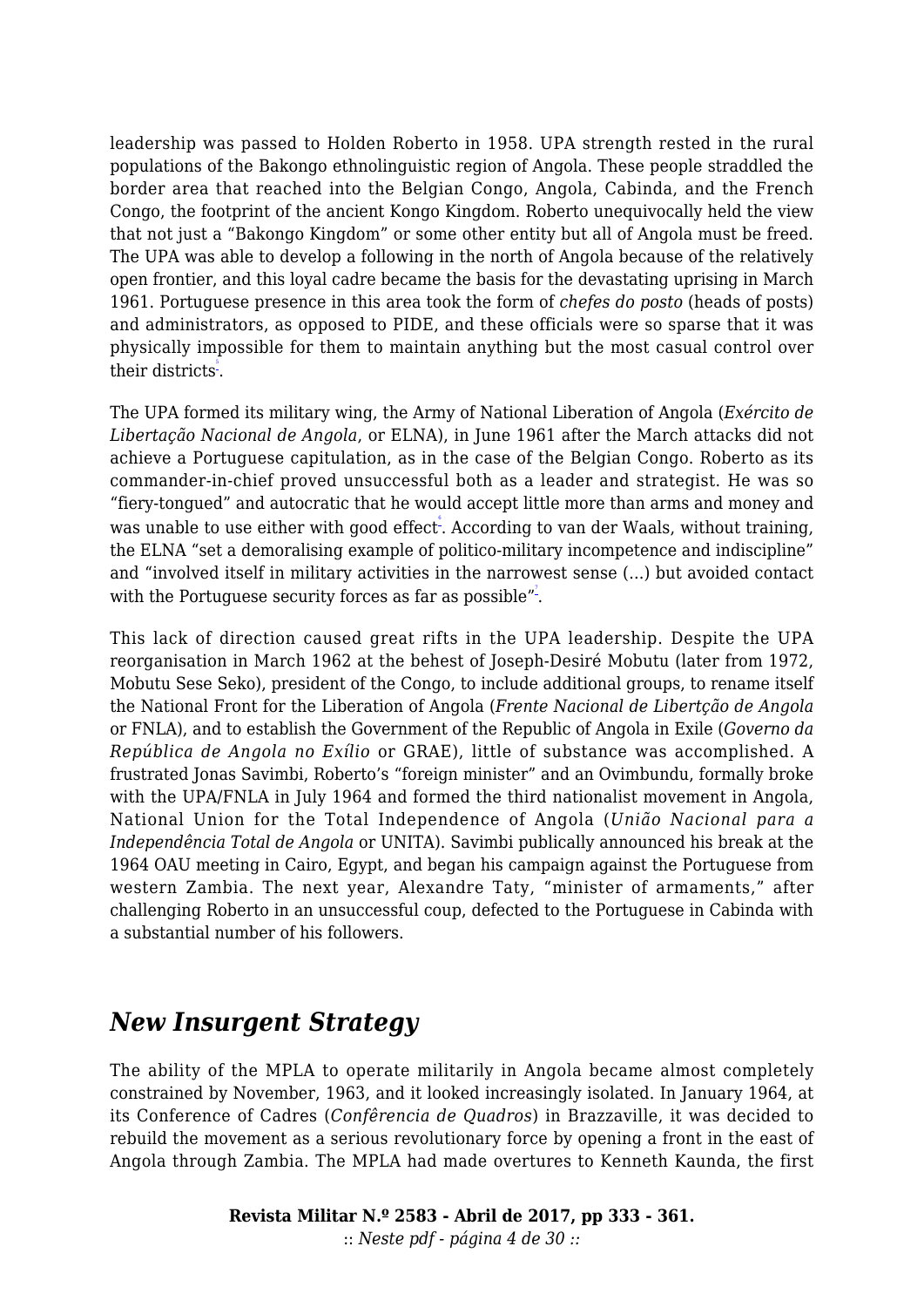president of Zambia following its independence from Britain in 1964. It had also befriended Julius Nyerere, the first president of Tanzania, likewise following its independence from Britain, in 1962. Fortuitously, in 1965, Tanzania and Zambia permitted the transit of Chinese and Soviet weapons and MPLA fighters across their territories to newly constructed bases adjacent to the Angolan border. This enabled the MPLA to open a major offensive and to conduct an intensive insurgent campaign in the eastern Angolan districts of Moxico and Cuando Cubango. By the opening months of 1966, proselytising of the population in the east was evident to Portugal, and in April the first armed MPLA incursions occurred. Indeed, PIDE saw this as part of the Fayek plan conceived by an Egyptian in 1964, which advocated simultaneous insurgent thrusts from Zambia aimed at South Africa, Rhodesia, Angola, and Mozambique<sup>\*</sup>.

<span id="page-4-0"></span>The MPLA planned a two-pronged assault. The southern one would be mounted from its Zambian bases of Mongu, Shangombo, and Sikongo and known as the Route of the Cuando (Map 1). It would follow this river valley westward with the plan of reaching the populated and wealthy district of Bié and the central plain of Huambo, the heart of Angola. From this point, the insurgents hoped to control the entire country and to reach all the way to Malange through an axis of advance along the Cuanza River valley.

<span id="page-4-3"></span><span id="page-4-2"></span><span id="page-4-1"></span>The northern one was called the Route of the Luena and was to be launched from its Zambian bases of Chipango and Cassamba and aimed along this river directly at Luso and from there to the highland plain of Malange. The hope was to gain control of the Luanda-Malange railway, reach Luanda, and link with forces coming from the north<sup>"</sup>. In fact, these routes never successfully penetrated the Portuguese front defined by an interior line connecting the population centres of Cazoa, Cazage, Cassai-Gare, and Lucusse with Luso as its hub". The MPLA could muster about 4,000 men, of whom about 3,000 were armed. Its operations were centred on anti-vehicle and anti-personnel mines, forced recruiting and intimidation of the population, reaction to Portuguese operations, and some bursts of fire at Portuguese military installations in hit-and-run tactics<sup>2</sup>. Equally as dangerous for the Republic of South Africa were the South African People's Organisation (SWAPO) insurgents, likewise operating from Zambian bases and transiting the southeast of Angola through Cuando Cubango to the Caprivi Strip and Ovamboland, border areas of SWA.

<span id="page-4-5"></span><span id="page-4-4"></span>The question of SWA had its origins in the partitioning of German possessions following World War One. Known then as German South West Africa, it was given to South Africa as a League of Nations mandate. The territory was vast at 823,000 square kilometres and had a population of about one million, or a density of 1.2 people per square kilometre. SWAPO was originally a labour organisation, the Ovambo People's Congress (OPC), which was formed in 1957 to contest the migrant labour system in which thousands were hired under a two-year contract to work in other parts of SWA. It was a primary grievance, as it was administered without much compassion or interest in the workers' welfare and was a target for condemnation by many organisations<sup>3</sup>. The OPC shift of focus from labour abuse to independence came on 10 December 1959, when the authorities decided to relocate the residents of a long-standing black-populated area of Windhoek, known as "Old Location", to the new township of Katatura further from the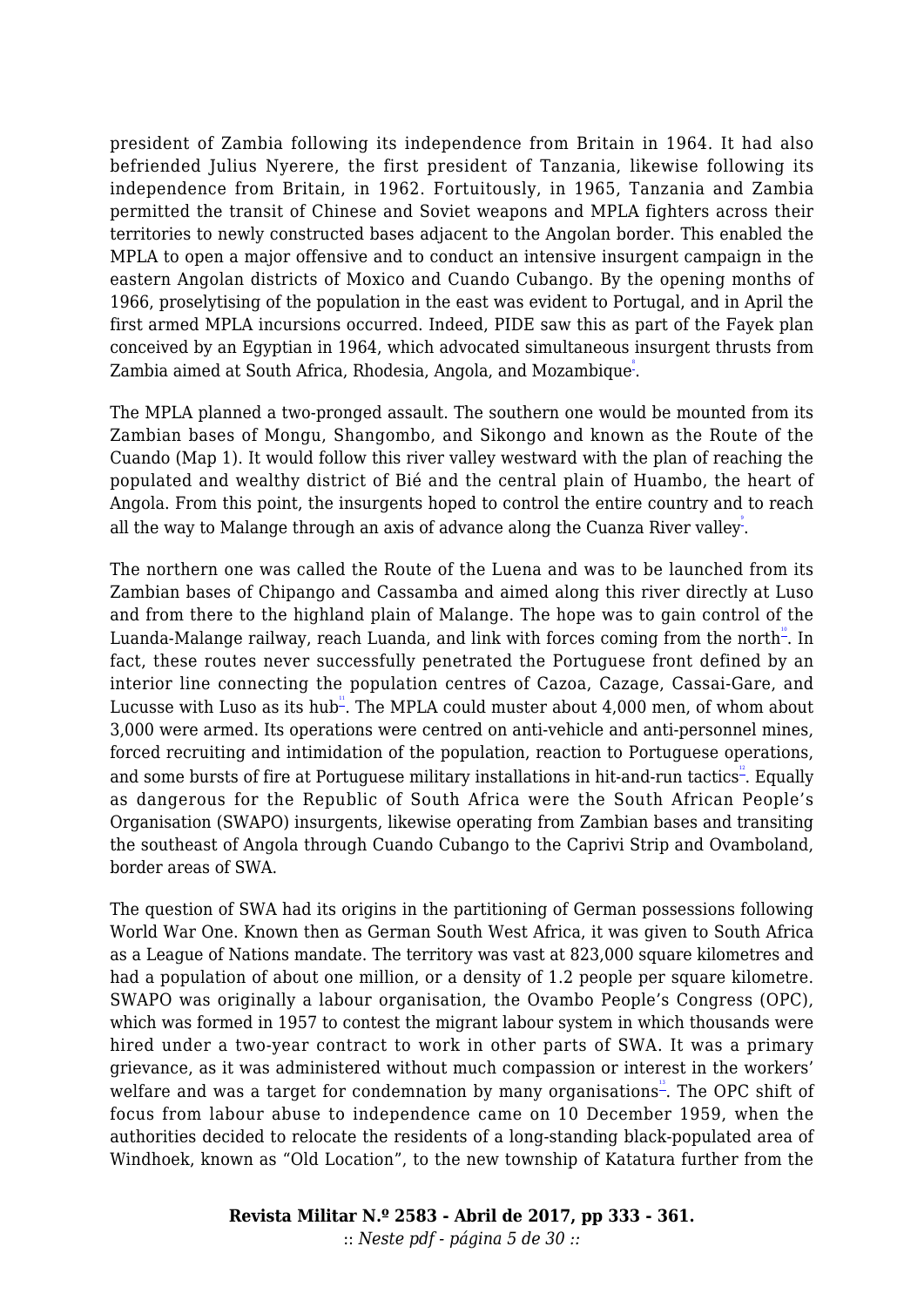<span id="page-5-1"></span><span id="page-5-0"></span>city centre. A large group of residents gathered to confront the authorities, and while the police tried to disperse the crowd, they were unsuccessful and in the end opened fire. Eleven were killed in the incident and fifty-four wounded<sup>"</sup>. The next year the OPC became SWAPO in an attempt at a broader appeal<sup>"</sup>. In 1962, SWAPO located its headquarters in Lusaka and founded the People's Liberation Army of Namibia (PLAN)<sup>\*</sup>. This meant that there would be a shooting war.

<span id="page-5-2"></span>The first PLAN infiltration from Zambia occurred in September 1965 with six trained insurgents slipping over the unguarded Angola-Caprivi border. Except for surveillance, little action was taken. In February 1966, a second small group managed to murder two shopkeepers and an itinerant Ovambo in Angola, believing that it had crossed the border. The group dispersed, and three of its members were eventually arrested on tips from local inhabitants. In July 1966, a third group crossed and attacked tribal chiefs, white farms, and a border post. The South African reaction was swift and decisive, as on 26 August helicopter-borne troops knocked out the nascent SWAPO base at Ongulumbashe in SWA and killed two, while rounding up fifty-four. It was the only SWAPO base ever to be established on South African soil. In early 1968, PLAN began new infiltrations from Zambia into east Caprivi. By March, there were a total of 160 insurgents behind bars in South Africa. In October, two large groups slipped in from Angola and restarted the insurgency. Reaction was again swift, and fifty-six insurgents were captured, while the rest fled over the border". The nearly deserted Cuando Cubango district of Angola was now clearly a transit area for PLAN, and this situation set the stage for further cooperation between Portugal and South Africa.

### <span id="page-5-3"></span>*Portuguese Campaign Strategy*

<span id="page-5-4"></span>The Eastern Military Zone (*Zona Militar Leste* or ZML) of Angola was a vast plateau of some 700,000 square kilometres that comprised the districts of Lunda, Moxico, Bié, Cuando Cubango, and portions of Malange<sup>1</sup>. It was a wasteland for insurgent proselytising, as there were only 1.3 million inhabitants in this eastern theatre or about five people per square mile. This latter figure was misleading, as the bulk of the population lived along the Benguela Railway (*Caminho de Ferro de Benguela* or CFB) or in the primary towns, so in the bush there was actually less than a person per square mile.

<span id="page-5-5"></span>Overall the ZML was a sprawling savanna sparsely dotted with trees. From the point of view of the insurgent, there were ideal concealment areas scattered through the more elevated terrain characterised by ravines and dense forest<sup>9</sup>. Both the vast savannas and mountainous topography posed significant policing problems for Portugal, for it meant that finding an insurgent column or small "squadron" in either setting was extremely complicated, and gathering the vital intelligence about its activities and intentions was an extraordinary challenge. Because the ZML was a big place and moving the needed troops to contact with the enemy and supporting them was difficult, the key was the mobility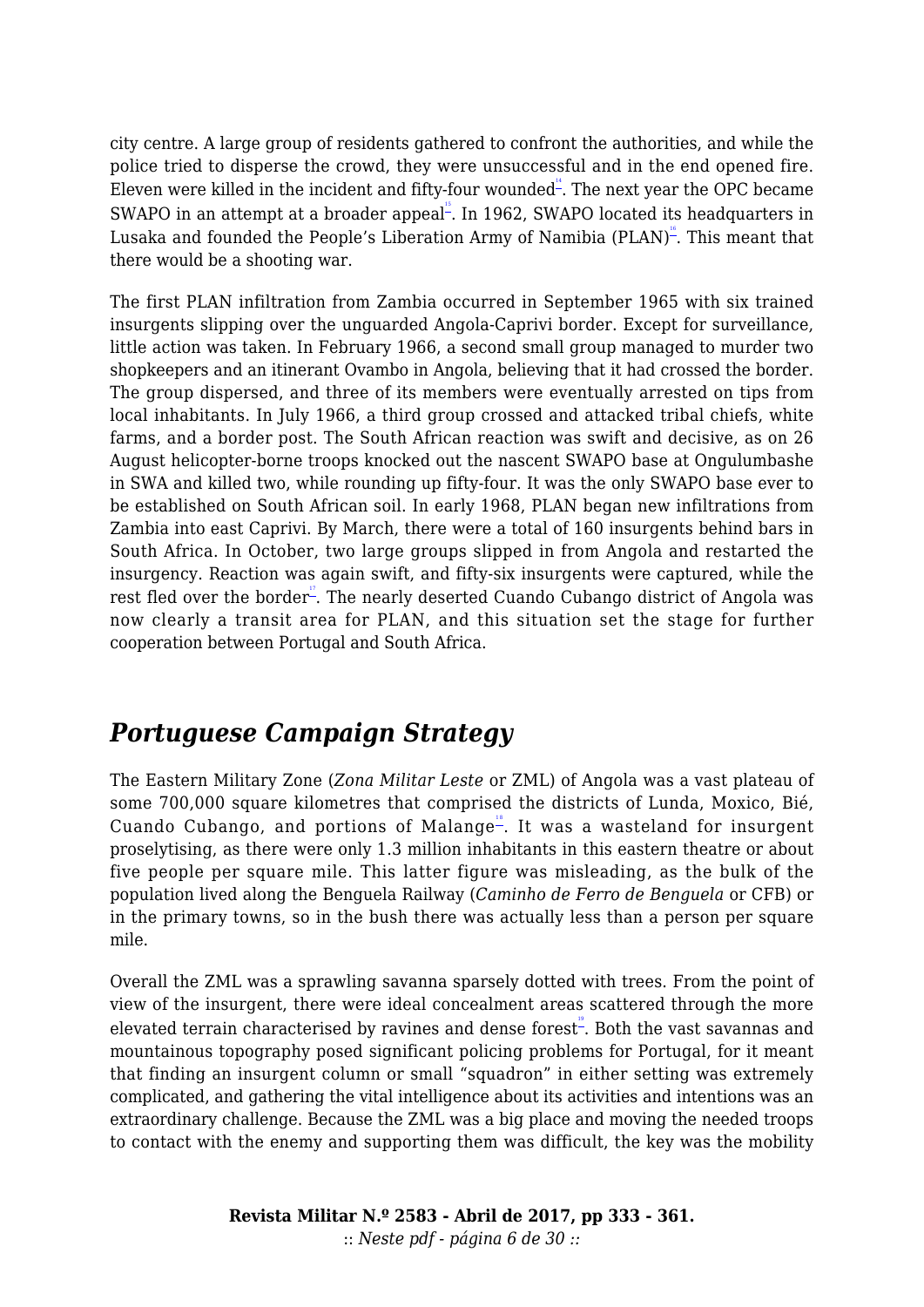and flexibility provided by airpower.

Not only was the battlefield vast, but belligerents operating there had to negotiate a significant variable, the harsh weather. The rainy season in the east ran from October to March and left enemy columns wet, miserable, and mired. Conversely, it could severely affect flight operations with its electrical activity and towering cumulonimbus clouds. This was followed by a dry, cool season characterised by heavy morning fog, the *cacimbo*, which was caused by the long and chilly African nights. This fog hid the insurgents and invariably hampered flight operations.

In countering a multi-axis assault, the Portuguese were quick to see that UNITA and the UPA/FNLA in the east were limited threats and that the MPLA represented the real danger. Hence, they developed a three-phase theatre strategy of first checking the expansion of the insurgent penetration by blocking the MPLA and limiting its fighters to a geographic area bounded by the Cuito, Cuanza, Munhango, and Cassai Rivers. This was essentially a line running from Dirico in the south to Teixeira de Sousa in the northeast. The area between this line and the border with Zambia was admittedly a substantial tract, but it was thinly populated by any standard and would provide little sustenance to the invaders. The insurgents could thus do little damage in this isolation and would indeed slowly starve. Within it security forces would relentlessly pursue an increasingly harried and besieged enemy. Finally, in 1973 and 1974, as the cordon drew progressively tighter, the enemy would be completely destroyed<sup>2</sup>.

<span id="page-6-0"></span>Of deep concern to South Africa, moreover, was the mixing with and mutual cooperation between the MPLA and SWAPO insurgents in south-eastern Angola, and this Portuguese plan needed to address that threat. South African anxiety on this point was always prominent in discussions between the two allies.

# *Initial Military Contacts*

On the tactical level, the first meeting between South Africa and Portugal occurred on 29 December 1966 at Cuangar and was prompted by the several groups of UNITA fighters operating in Cuando Cubango with the potential to aid the transit of SWAPO fighters. South Africa was deeply concerned at the deteriorating security conditions in this eastern third of Angola. The gathering consisted of several Portuguese Army officers, a PIDE inspector, and a contingent from the South African Police Service (SAPS) led by a Colonel van Wyk. Following an extensive Portuguese briefing on the intelligence gained from a captured UNITA prisoner, the South Africans unexpectedly suggested that the two countries cooperate militarily and that South Africa make some Alouette IIIs of the South African Air Force (SAAF) available to Portugal. These would be troop transport helicopters operated by South African pilots and aircrew and flown without national markings of any kind. The helicopters would be supported by South Africa with munitions and other matériel judged necessary for "the struggle against the terrorists that are our common enemy" $\overline{\phantom{a}}$ .

> <span id="page-6-1"></span>**Revista Militar N.º 2583 - Abril de 2017, pp 333 - 361.** :: *Neste pdf - página 7 de 30 ::*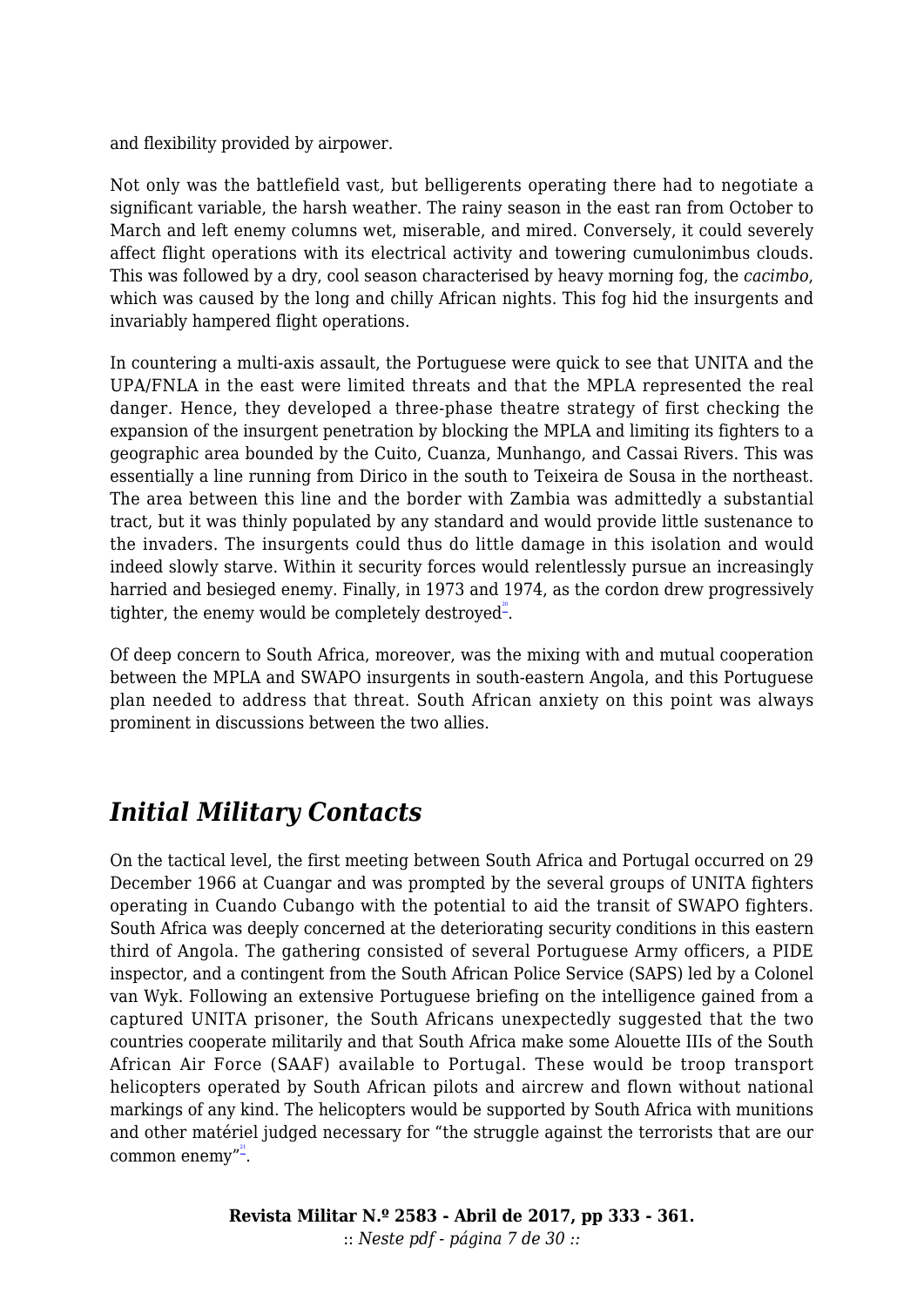Both countries were quite sensitive about their controversial international status and sought to avoid any publicity about the defence of their territory against the several nationalist movements. Reporters and journalists were carefully screened and monitored, and their access to combat areas and troops could be restricted depending on their reputation for editorialising their news. Cooperation between Portugal and South Africa was thus circumspect and guarded. In areas where there were mixed forces, aircraft of both nations were devoid of national markings. This likewise extended to uniforms and the other paraphernalia of war. SAAF personnel, for instance, wore Portuguese uniforms when operating in Angola. Such cosmetics, however, were unlikely to fool a knowledgeable observer.

Surprised by the South African initiative, the Commander-in-Chief of the Armed Forces of Angola, General Amadeu Soares Pereira, sent a secret note to Lisbon, on 28 January 1967, to Horácio de Sá Viana Rebelo, the Minister of National Defence, asking for guidance on replying to Pretoria. Rebelo, who was at the time visiting Guiné, responded belatedly on 20 February in a note that agreed completely".

<span id="page-7-1"></span><span id="page-7-0"></span>At Pereira's weekly meeting with his commanders in Luanda on 11 September 1967, General João Manuel Soares de Almeida Viana, Commander of the 2nd Air Region (Angola) and formerly the military attaché to South Africa, summarised in a few words the problem that faced them – the escalation of the war in the east and southeast of Angola: "The gravity of the situation commands unusual solutions, such as asking South Africa for the maximum that it can provide"<sup>2</sup>. Despite Rebelo's reticence on policy guidance from a distant Lisbon, contact with the South African military continued to gather momentum locally, and the PIDE office in Angola developed an issue paper to guide discussion. On the South African side, it was also the police – those assigned to duties in SWA and guided by senior army officers – who took a prominent and secretive role. The SAPS, which was responsible for border security, viewed the policing of SWAPO columns in Angola before they reached South African territory as a part of policing its own border, so it was keenly interested. Indeed, this tactical view reflected a larger strategic one in which South Africa saw Angola, Rhodesia, and Mozambique as buffers and aimed to keep any fighting distant from its borders through aid to Portugal and Rhodesia.

Pursuant to the contacts in late 1967, Viana again broached the topic of South African aid in Pereira's first weekly staff meeting of 1968. After a visit to Luanda by SAPS elements, Pereira proposed to send a Portuguese delegation in great secrecy to Rundu, a small town and military base on the SWA-side of the Cubango River in the Capivi Strip opposite the Portuguese town of Calai. Although it was agreed that any military support by Pretoria would be discrete, Lisbon hesitated, and the visit was cancelled at the last minute. Conversely, Viana briefed Rebelo that the 2nd Air Region did not currently have the capacity to operate additional Alouette IIIs, and at the time could allocate only two to three helicopters and their crews for the immense ZML. On the other hand, South Africa, with minor adjustments in its operations, could spare up to ten Alouette IIIs with their crews and the needed logistic support to operate in Angola from airfields at Neriquinha and Cuito Cuanavale<sup>2</sup>.

> <span id="page-7-2"></span>**Revista Militar N.º 2583 - Abril de 2017, pp 333 - 361.** :: *Neste pdf - página 8 de 30 ::*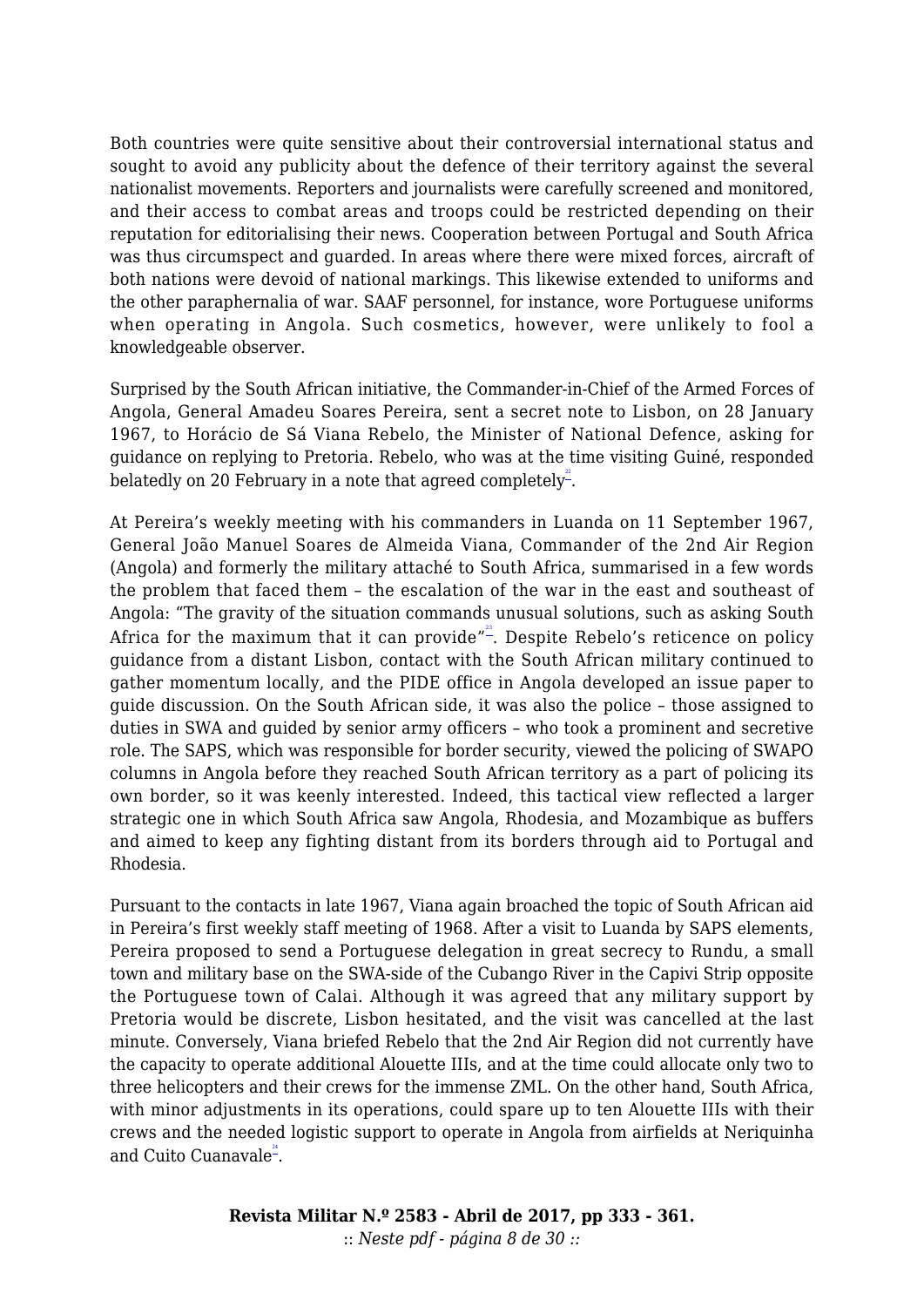In a new development, the bilateral meeting cancelled in January was rescheduled for 1–2 March, and the report on this meeting was the topic of continued discussion at Pereira's first March staff meeting. Here he established the tactical and operational framework for military cooperation between the Portuguese and South African armed forces. In executing this plan, the men of the FAP and SAAF were to perform with great distinction.

### *Projecting Airpower*

<span id="page-8-0"></span>The Portuguese Empire was apportioned into three Air Regions (*Região Aérea* or RA), which were administratively and geographically manageable divisions based on geopolitical considerations. The 2nd Air Region, the focus of our attention, comprised Angola and the strategic islands of São Tomé and Príncipe and had its headquarters at Air Base 9 (*Base Aérea 9* or BA 9) in Luanda. BA 9 was the prime airfield in Angola and the centre of a spoke-like network designed to bring the umbrella of air support to the ground forces and population and enable decentralised operations (Map 2) $\overline{P}$ . This Air Region was divided into three Air Sectors of Operations (*Sector Aéreo de Operações* or SEC AR), each identified by its primary airfield in the spoke organisation. While BA 9 was a "full service" airfield, airfields with only essential services were classified as Aerodrome Bases (*Aeródromo Base* or AB):

- 1. SEC AR AB 3 (Negage);
- 2. SEC AR AB 4 (Henrique de Carvalho); and
- 3. SEC AR BA 9 (Luanda).

The boundaries of each SEC AR overlaid those of the ground forces.

By 1967, it was clear that SEC AR AB 4 would be the centre of Portuguese-South African cooperation, as insurgent penetrations would increasingly come from the east and Zambia and not the north and the Congo. Unfortunately, AB 4 was poorly positioned in Lunda, north of the developing war in Moxico and Cuando Cubango, and its dependency bases to the south were better positioned to address the new threat. Resources were consequently poured into their expansion to support the full range of air operations now required in the southeast. There were nine dependency airfields of AB 4, six of which were located in the east and southeast and positioned to contest the lines of enemy infiltration. They were variously identified as either Alternate Aerodromes (*Aeródromo de Recurso or AR*) or Maneuver Aerodromes (*Aeródromo de Manobra or AM*): Luso (AM 44), Vila Teixeira de Sousa (AR), Cazombo (AM 43), Gago Coutinho (AR), Cuito Cuanavale (AR), and Neriquinha (AR). These were the most active in supporting ground forces and the population, and were initially little more than dirt strips in the wilderness. However, with South African help they were expanded substantially. In 1969 and 1970, as South African support gathered momentum, Lieutenant General Charles Alan "Pop" Fraser, the

> **Revista Militar N.º 2583 - Abril de 2017, pp 333 - 361.** :: *Neste pdf - página 9 de 30 ::*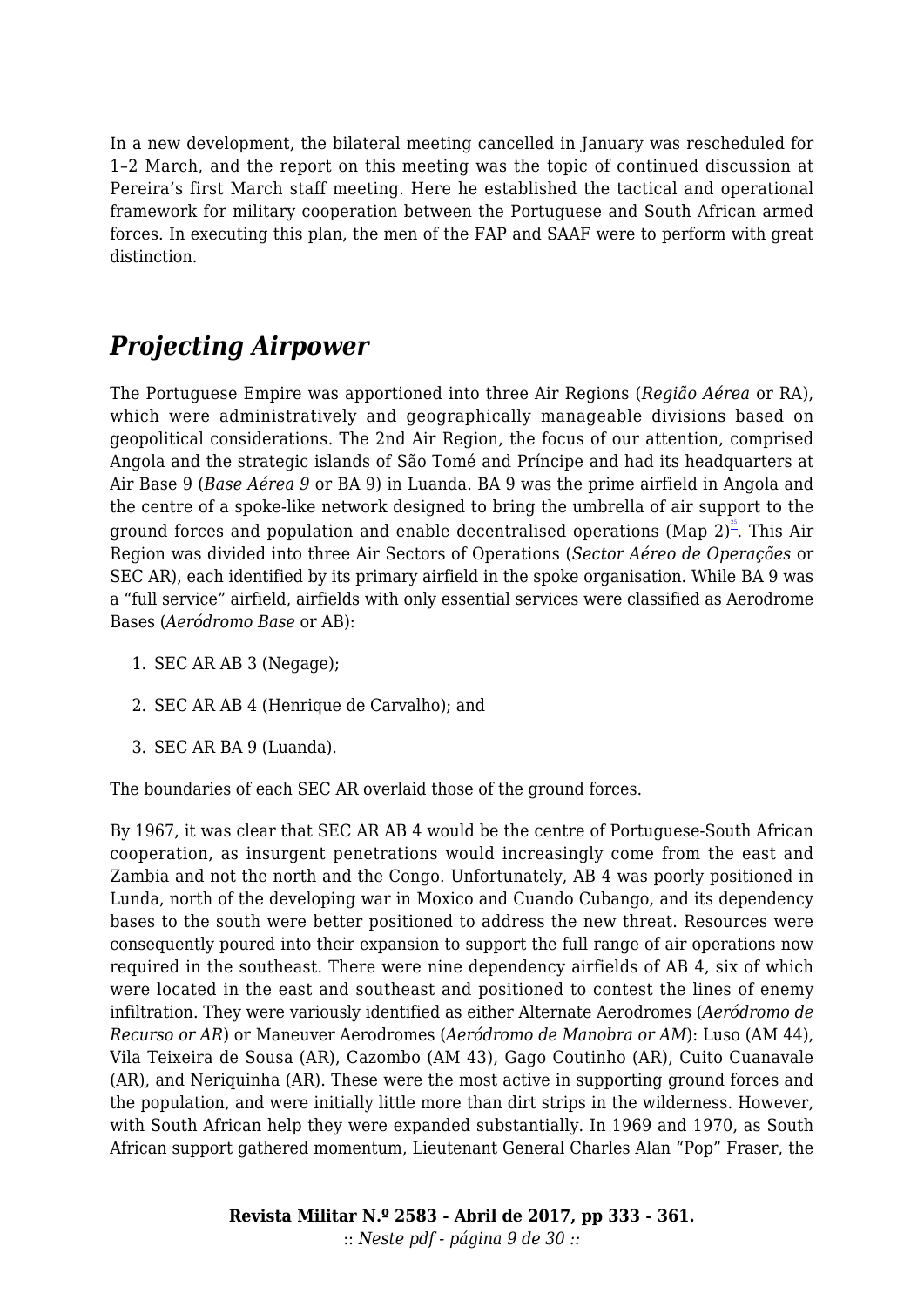<span id="page-9-0"></span>General Officer Commanding – Joint Combat Forces (GOC JCF), paid a number of visits to Luanda and coordinated the financial and physical SAAF support that expanded the runways at Luso (asphalt, 7,875 feet by 130 feet), Gago Coutinho (laterite, 6,750 feet by 98 feet), Cuito Cuanavale (asphalt, 7,600 feet by 100 feet) and Neriquinha (earth, 6,750 feet by 98 feet)<sup>2</sup>. Improvement of these latter two permitted the Noratlas and the SAAF C-130 Hercules to land. While South Africa likewise helped with buildings, furniture, communication suites, and personnel to operate the facilities, the real heroes were the men of the FAP Directorate of Services and Infrastructure, who laboured for months on end to carve air bases from wilderness<sup>2</sup>. Reflective of this, Colonel Silva Cardoso remarked in 1972 on visiting an AR, "One day I landed and stayed for two days in Cuito Cuanavale at its enormous airfield with the capacity for every type of aircraft".

### <span id="page-9-2"></span><span id="page-9-1"></span>*SAAF Support*

In February 1968, South Africa agreed to support Portugal with five Alouette IIIs and later increased this to eight and four Cessna 185s, all which would be assigned to an air detachment based at Rundu and flown by SAAF pilots. This much needed help bridged an important gap, as Portugal had only the odd helicopter in the east at the time. By the end of 1970, gifts from South Africa and purchases from the manufacturer enabled the FAP to allocate twenty-four of its Alouette IIIs to the east, and by 1974 this allocation had increased to thirty-six<sup>2</sup>. In the meantime, Portugal was to rely heavily on SAAF aircraft and pilots.

<span id="page-9-4"></span><span id="page-9-3"></span>Coincidently, Portugal and South Africa established two aviation command centres, one at Cuíto Cuanavale and the other at Gago Coutinho, both of which were freshly built facilities. These were termed Joint Air Support Centres (JASC) in English and *Centros Conjuntos de Apoio Aéreo* (CCAA) in Portuguese. At each of these Portuguese airfields, South African aircraft, pilots, maintenance personnel, and communication specialists were temporarily deployed to support Portuguese operations<sup>2</sup>. This aid and the combined operations that followed from the Angolan airfields were aimed not only at disrupting SWAPO columns attempting to penetrate SWA but likewise enabling the SAAF pilots and aircrew to gain combat experience<sup>"</sup>.

<span id="page-9-7"></span><span id="page-9-6"></span><span id="page-9-5"></span>By March 1968, the first directives covering air support were in place, and South Africa, in addition to its support operations from Rundu, agreed to gift an entire helicopter squadron of Alouettes to be stationed in the east at Henrique de Carvahho with a detachment in Luso. In mid-June, SAAF C-130 Hercules transports delivered the first five Alouette IIIs to Cuito Cuanavale for what was to be Squadron 402. These were quickly followed by two more, in July and another two, in August $\stackrel{\text{\rm \tiny ab}}{ }$ . Ultimately this gift of "Alos" grew to seventeen without the traditional national markings or serial numbers in order to protect the relationship and its secrecy. In FAP records, this series beginning with 9317 became known as the "Black Block" of helicopter serial numbers, because they "did not  $exist''^2$ .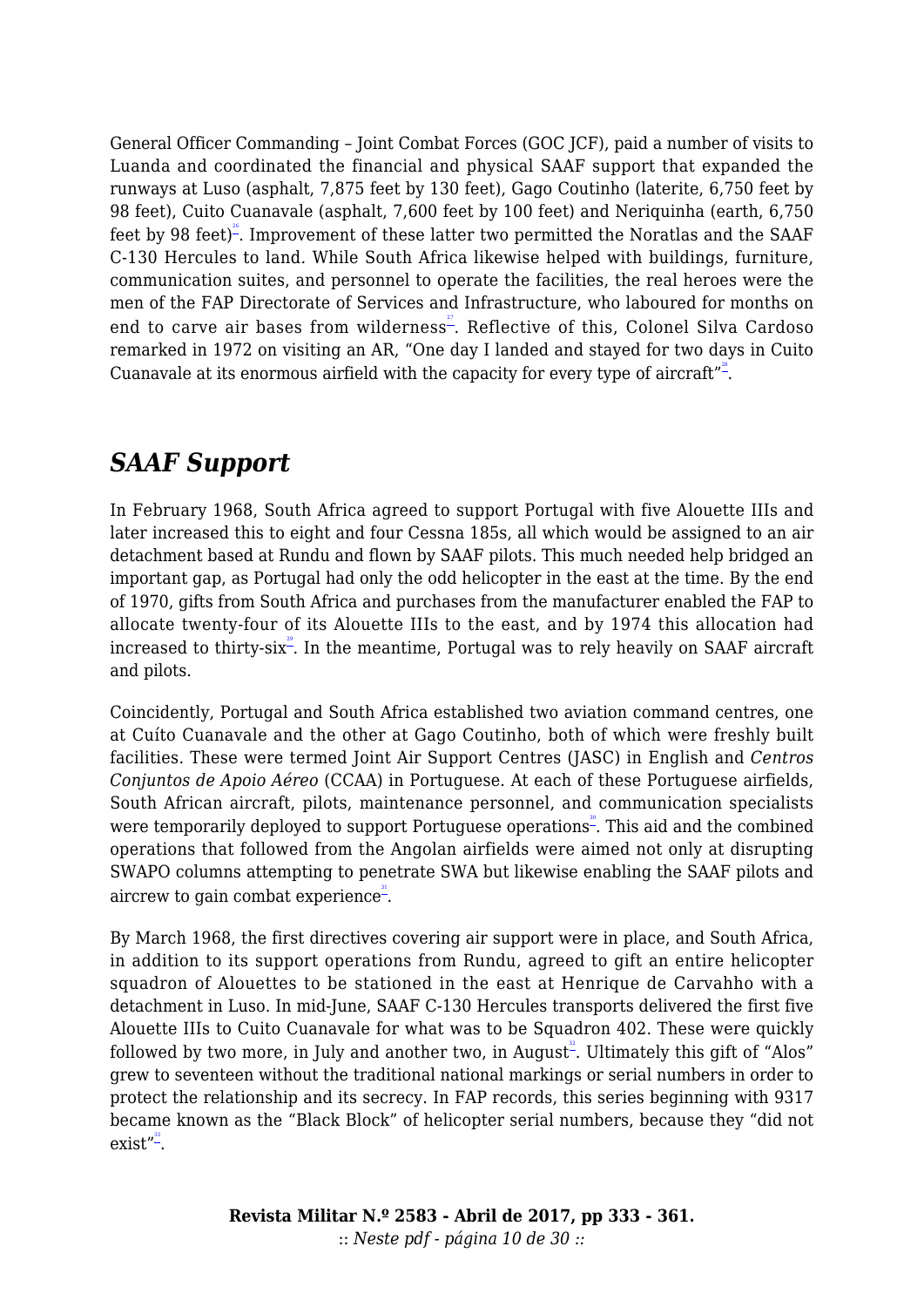### *Into Angola*

<span id="page-10-0"></span>The first operational SAAF flight into Angola was launched from its detachment at Rundu Air Force Base, on 16 April, in an Alouette III commanded by 2nd Lieutenant Peter Wilkins. The familiarisation flight was described as a reconnaissance mission, and it lasted three days. It followed an itinerary that began at Mucusso on the South African border, and included stops at Santa Cruz do Cuando on the Zairian border, Neriquinha on the Route of the Cuando, Gago Coutinho, and Cuito Cuanavale before it returned to Rundu. For reasons of security, the flights were described with some humour as "livestock research"<sup>"</sup>. On his return to Rundu, Wilkins and 2nd Lieutenant John Marais in a second helicopter were asked to conduct a night medical evacuation (MEDEVAC) of a Portuguese soldier gravely wounded in an ambush north of Luiana, an outpost dangerously close to the Zambian frontier. This mission began with a lengthy and trying two-hour flight of two hundred thirteen kilometres over the desolate Caprivi Strip with no visual references or radio navigation aids. The two helicopters landed at Bwabwata in western Caprivi, and in order to avoid the possibility of a collision flying in formation at night, only the Alouette III with Wilkins and his crewman Sergeant Harmse continued into Angola. The radio of the Portuguese patrol with its casualty was inoperative, and thus the soldiers started a bonfire to guide the aviators for a successful evacuation<sup>3</sup>. These and later SAAF incursions into Angola from Rundu and Katima Mulilo at the eastern end of Caprivi Strip were not yet a part of what would become the formal detachments operating from the two JASC/CCAA facilities.

<span id="page-10-1"></span>In April 1968, Fraser again visited Luanda to confirm helicopter deliveries and to inform Viana that the SAAF would offer direct operational support in the frontier region of Moxico province, generally in Cuando Cubango province, and in the latter specifically in a defensive line reaching from Gago Coutinho, through Ninda, and to Chiúme. This line lay across the preferred access from Zambia to the Route of the Cuando.

For Portugal at this time, the top priority was the north, and while Viana estimated that he would need between twenty and thirty Alouette IIIs in the east, he could do little to meet that requirement. Currently, he had only fifteen helicopters in all of Angola, eight of which were gunships and could not carry troops. Of the fifteen, two were grounded with combat damage, two were in rework, and four awaited various repairs – an availability of 47 percent [36](#page-25-13) . So, Portugal desperately needed SAAF support.

<span id="page-10-3"></span><span id="page-10-2"></span>In May 1968, the SAAF established its 1st Air Component (1AC) at Rundu to support SAP units policing the border areas at the time, and its aircraft consisted of Cessna 185s, Alouette IIIs, and the occasional Dakota<sup>2</sup>. From this inventory the 1AC allocated four Cessna 185s and eight Alouette IIIs for support of Portuguese operations. These joint operations were coordinated by the Mobile Air Operations Team at Rundu, and the first mission occurred on the morning of 18 June, when Lieutenant Vic Swanepoel and his crewman, Sargent Venter, departed Rundu in the lead Alouette III in a flight of five headed for Cuito Cunavale. The aircrews spent a week familiarising themselves with the

**Revista Militar N.º 2583 - Abril de 2017, pp 333 - 361.** :: *Neste pdf - página 11 de 30 ::*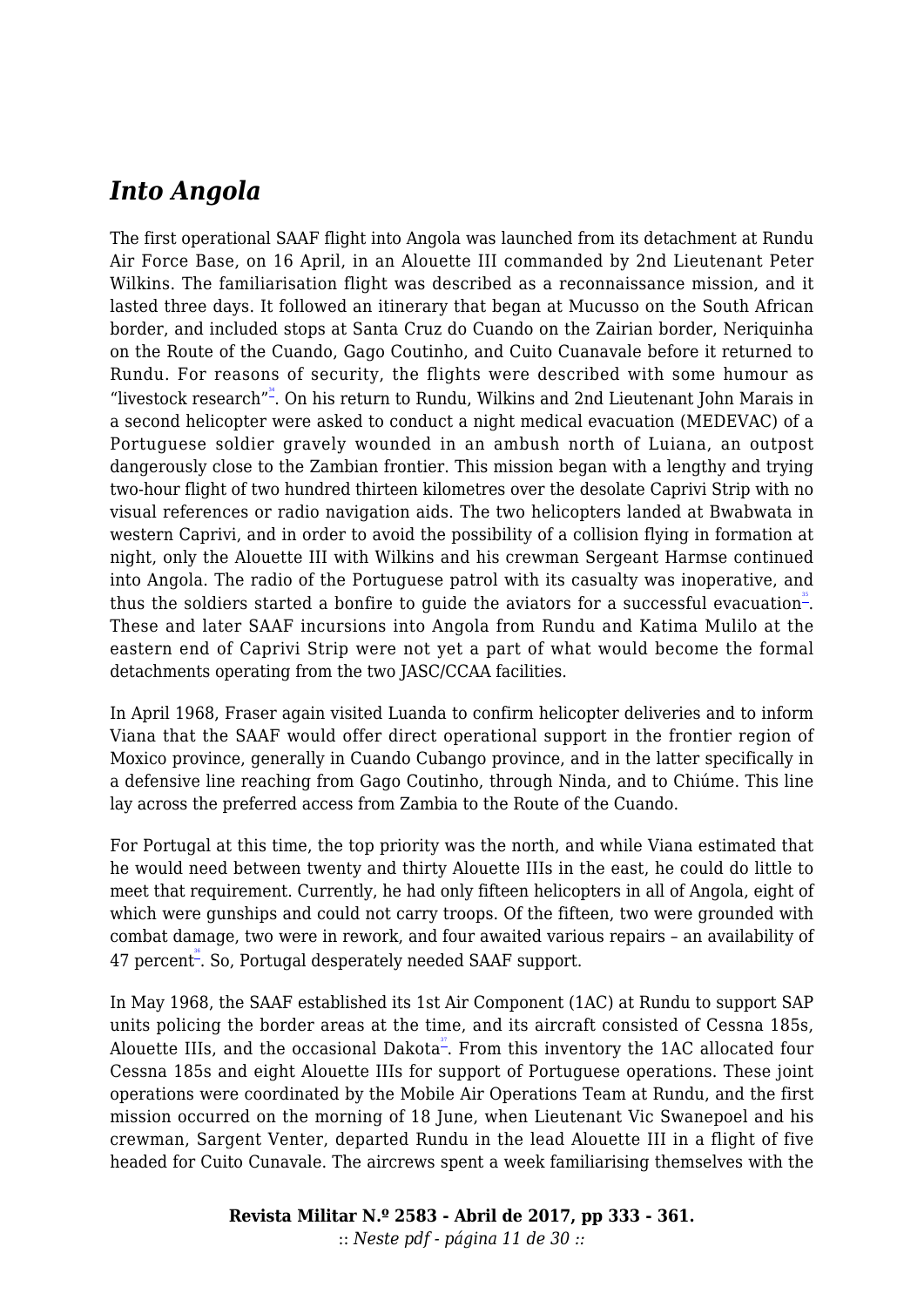<span id="page-11-0"></span>eastern Angolan operating environment, and two weeks later, on 4 July, moved Portuguese troops with the protection of a FAP gunship in an assault on an enemy camp near Rivungo on the Zambian frontier. Later, on 10 July, the SAAF helicopters performed the same duties in the vicinity of Ninda and Neriquinha. At the end of deployment they returned to Rundu for a week of rest and refitting<sup>\*</sup>. On 17 July, the SAAF again supported Portuguese operations with a flight of three Alouette IIIs and returned on 21 July to Rundu<sup>3</sup>. Such operations were increasingly overseen and supported by a SAAF liaison and support staff housed at the primary airfields in Angola in a move toward decentralisation to gain flexibility.

<span id="page-11-1"></span>Decentralisation of air operations was needed to adjust to the increased enemy activity. This now allowed resources to redeploy rapidly in support of ground forces and the shifting local battlefield environment. In addition to hosting SAAF detachments, the facilities were the home of FAP detachments of light aircraft, such as Austers, Dorniers, and sometimes T-6Gs, under the command of a junior officer. These were known as Detachments of Cooperation (*Destacamentos de Cooperação* or DCs), and they performed the everyday tasks of general transport, evacuation of wounded, visual reconnaissance, and sometimes armed reconnaissance in the frontier areas. Their operations supported Portuguese troops operating within a radius of the DC consistent with the operating capabilities of the aircraft available<sup>®</sup>. SAAF helicopters and personnel augmented the DCs routinely for operations, particularly in the dry season when enemy activity was at its height.

<span id="page-11-2"></span>At Cuito Cuanavale (DC "C") and others in the extreme south where the South Africans operated, it was necessary that commanders speak English or the South Africans speak Portuguese, a condition not always met. Indeed, as Lieutenant José Augusto Queiroga noted, the South Africans had very different dietary and cultural habits from the Portuguese that included speaking Afrikaans – the language of the Boer with its Dutch origins. Briefings were in English, but otherwise each national spoke his own language<sup>"</sup>. Despite this apparent barrier, the aircrews shared a love of flying and were proud of their skills. Young and fearless, they were able to operate long hours with little rest and became experts in tracking insurgents from the air.

<span id="page-11-3"></span>The six DCs, all in the east, were:

- DC "H" at Henrique de Carvalho;
- DC "L" at Luso;
- DC "CAZ" at Cazombo;
- DC "G" at Gago Coutinho;
- DC "C" at Cuito Cuanavale; and
- <span id="page-11-4"></span>- DC "SP" at Silva Porto<sup>"</sup>.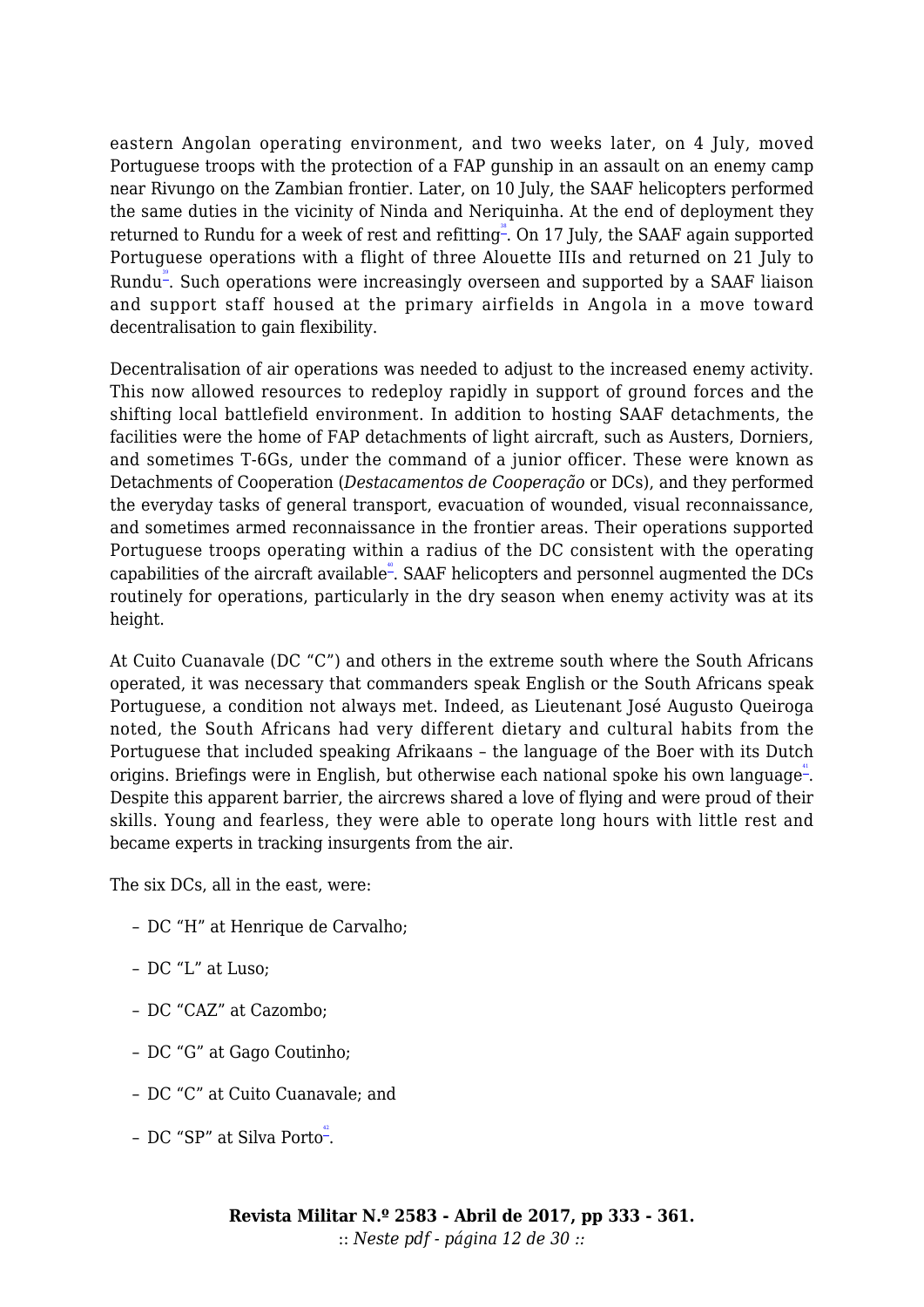As the relationship advanced, the SAAF missions ferrying Portuguese troops to engage the enemy columns in south-eastern Angola proved less that effective. As Wilkins put it, the regular Portuguese soldiers were conscripts with a two-year obligation to serve in Africa and were largely unaware that the "Dark Continent" even existed. These youngsters were not interested in a colonial conflict and certainly not in looking for a fight. Some were so inept at field craft that they could easily misread a map and trek in the opposite direction from the targeted insurgent camp after being deposited in the LZ. This meant that a pick-up after a supposed firefight required much patience and extra fuel to search for missing troops<sup>2</sup>. The offensive against the insurgents required capable soldiers and not these conscripts.

<span id="page-12-1"></span><span id="page-12-0"></span>In December 1968, Fraser complained to the Portuguese that SWAPO insurgents continued to pass unhindered through the areas of Rivungo and Luiana on the Zambian border [44](#page-26-7) . His and his airmen's frustration with Portuguese troops and their lack of aggressive enemy pursuit following a SAAF insertion was expressed in no uncertain terms:

Portuguese soldiery wish to be dropped almost on their target area by our helicopters. The fact that the terrorists can hear these helicopters over a distance of up to ten miles, quite apart from the danger to our own helicopters, results in abortive attacks on terrorists bases deserted except for old men, women and children. It has been known, too, that on occasion troops were dropped at a distance of ten miles from a target and found, three days later, after having walked only half way".

<span id="page-12-2"></span>Fraser's frustration was reflective of a conscript army that tended to avoid sectors where enemy action was reported, and failed to conduct follow-on reconnaissance operations to evaluate results, collect intelligence, and interrogate prisoners. Even when aided by close air support (CAS), conscript troops would produce fantasies of inflated body counts and numbers of captured weapons. Fraser wanted elite troops who would pursue the enemy: "In my view the military role must be performed by a comparatively small, elite, highly trained, lightly equipped and aggressive regular army of mature soldiers on their flat feet, together with a supporting air force to give it logistic support, strategic mobility and sometimes, a degree of tactical mobility – when the element of surprise is of secondary importance" [46](#page-26-9) . Viana consequently agreed to assign a company of paratroopers or "paras" each to Gago Coutinho and Neriquinha<sup>"</sup>. Again in Wilkins' words, the commandos and paras meant business<sup>\*</sup>.

# <span id="page-12-5"></span><span id="page-12-4"></span><span id="page-12-3"></span>*Formalising "External Aid"*

<span id="page-12-7"></span><span id="page-12-6"></span>With SAAF help now becoming routine, the military command in Angola sought to "define responsibilities and establish procedures for the planning and execution of the support provided to Portugal". Accordingly, from January 1969, "external aid" from a "friendly country" was defined in a series of documents with terms used to disguise any link to South Africa, and even Rundu was identified simply as DC " $R''$ ". These documents

```
Revista Militar N.º 2583 - Abril de 2017, pp 333 - 361.
 :: Neste pdf - página 13 de 30 ::
```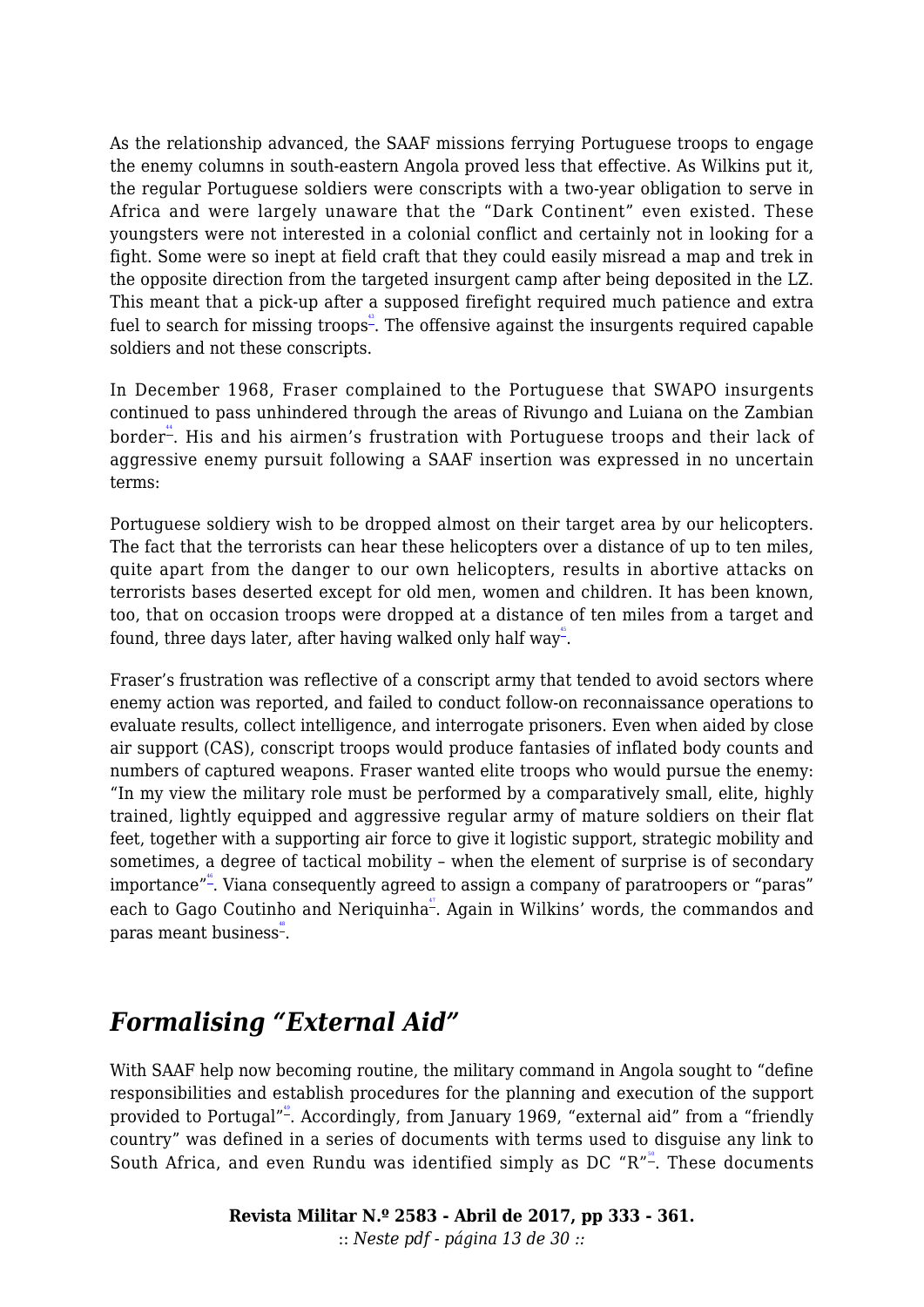identified the four areas of aid:

- 1. Air support in the southeast of Angola;
	- 2. Loan of five Alouette IIIs;
	- 3. Supply of divers matériel; and
	- 4. Delivery of aviation and vehicle fuels,

and defined the operating area for the SAAF with the following boundaries:

- 1. North, the Lungué-Bungo River;
- 2. East, the frontier with Zambia;
- 3. South, the frontier with South West Africa; and
- 4. West, the meridian through the SWA-Angola frontier town of Cuangar<sup>"</sup>.

<span id="page-13-0"></span>The SAAF Cessna 185s operated from Luso (DC "L") and Serpa Pinto (DC "SP") and flew the typical missions assigned to light aircraft: visual and photographic reconnaissance, troop transport for assault, cargo transport, and MEDEVAC. The SAAF Alouettes flew primarily assault missions and were protected by a FAP gunship assigned from either DC "C" or DC " $G''$ <sup>[52](#page-27-2)</sup>.

<span id="page-13-2"></span><span id="page-13-1"></span>Also in January 1969, the mission of the JASC/CCAA was formerly articulated in a top secret document, of which there were only thirteen copies, as the "organ responsible for the planning, coordination, and assistance for all of the activity of the DC "R" in Angola". Likewise, its manning was established as a major or captain FAP aviator, an army officer, various support personnel, a PIDE inspector, and a SAAF Air Liaison Officer. It was to function as an arm of the staff of the Commander-in-Chief of Angola to direct the SAAF support missions originating in Rundu and coordinate these with the Air Liaison Officer in Cuito. The JASC/CCAA also assumed logistic responsibilities (messing and berthing) for the SAAF crews and the security of their aircraft and equipment on the exposed airfields in the south of Angola. Lastly, the JASC/CCAA was tasked with providing a daily activity or situation report (SITREP) containing pertinent information on operations and developments in its area of responsibility (AOR) that were of interest to the Commanderin-Chief and the Commander, 2nd Air Region<sup>\*</sup>.

<span id="page-13-4"></span><span id="page-13-3"></span>This document expressly referenced the original loan of five Alouette IIIs from the "friendly country" and noted that they were furnished without national markings. These helicopters and subsequent deliveries were nominally assigned to Squadron 94 in Luanda and were to be used without restriction. Portugal was responsible for their maintenance, although the SAAF furnished their spare parts shipped to Luanda in crates cryptically marked "B9H93" – meaning Base 9, helicopter series 93, the "Black Block" – to shield them from any indiscrete eyes<sup>\*\*</sup>. South Africa also became a major supplier of aviation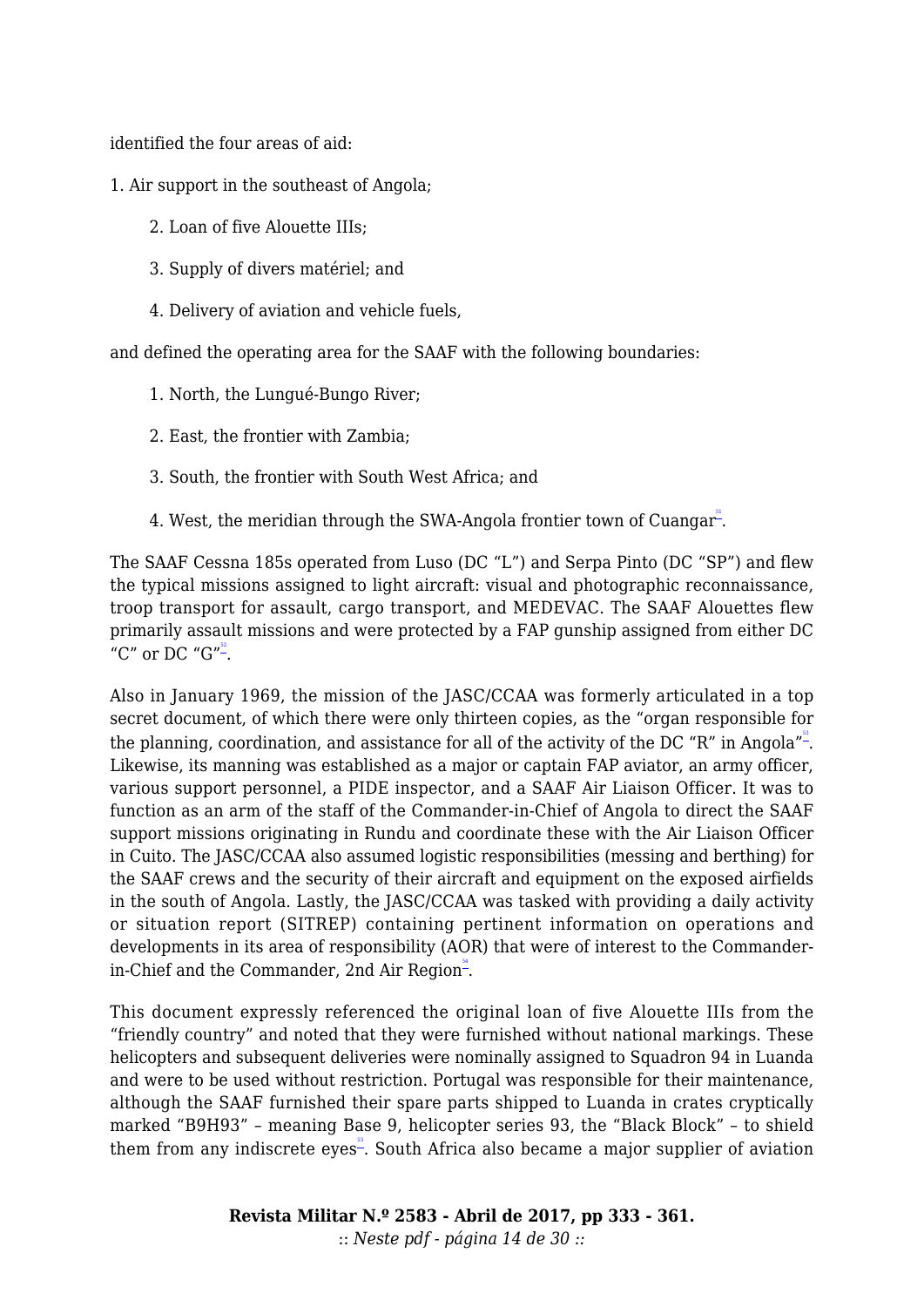fuel, and Rundu became the centre of South African support for Angola. From 1968 until the end of the war, one could observe the nearly constant stream of FAP Noratlas and Dakota aircraft and SAAF Transall and C-130 Hercules aircraft landing and launching at Rundu and throughout the east of Angola.

### *Combined Operations*

<span id="page-14-0"></span>In the first seven months of 1969, Alouette III operations were launched from Rundu into south-eastern Angola and conducted from airfields there. Normally, the detachments were three to four weeks duration, and the pilots participating were briefed that all such missions were classified "top secret"<sup>\*</sup>. The missions were coded in series: Operation Bombay (1969-1970), Operation Mexa (1971), Operation Atilla (1972), and Operation Resgate (1973), and all understood that there was to be no mention whatsoever of these, even in any aviator's personal flight-hour logbook. South African Aloutettes would usually set out from Rundu in a flight of six marked only with large yellow letters from A to F as identification. The five troop carriers would form a loose "V" formation with about a kilometre spacing, and the lone gunship would slot into the "V" to keep all in view. The gunship was the slowest with the weight of its weapon and ammunition and thus its pilot would dictate the power settings for the others to use in maintaining formation. Indeed, weight was always a problem transiting into Angola, as each helicopter was loaded with two crews and their personal arms, uniforms, articles of personal hygiene, combat rations, and several dozen litres of water for each crewman, as water was quite scarce at their destinations<sup>"</sup>.

<span id="page-14-2"></span><span id="page-14-1"></span>SAAF helicopters were supposed to participate in transport operations only, and these were conducted under the oversight of Major Gert "Jolly" Oosterhuisen, who was the Air Liaison Officer in Cuito at the time<sup>\*</sup>. Normally, such operations were tasked with moving a combat group of about twenty-five *flechas*, the special PIDE native trackers, to a target area and placing them as quietly as possible four to five kilometres from their objective to minimize the possibility of alerting the enemy or of being ambushed by him. The SAAF pilots with five transport helicopters could put twenty men on the ground in a single small LZ in less than a minute. The helicopters would approach the LZ in sequence, and one by one hover two or three meters above the ground while the troops jumped from the helicopter. Once emptied, the helicopter would move ahead, thus opening a spot for the one behind it and its men. This evolution was repeated at about ten-second intervals by each helicopter, until the entire force was deposited on the ground within a minute.

During the initial deployments, the SAAF aircrews flew nearly every day with little rest and soon became exhausted. Hence, aircrew rotation was key to their efficiency. Crew replacement was at first a problem; however, the situation eased with the creation on 1 February 1968 of a second SAAF helicopter squadron, the 16th Squadron at Ysterplaat.

Beginning in September 1969, the SAAF received its first gunship at Rundu for fire support in Angola, and these now accompanied the rotations. Initially these gunships

> **Revista Militar N.º 2583 - Abril de 2017, pp 333 - 361.** :: *Neste pdf - página 15 de 30 ::*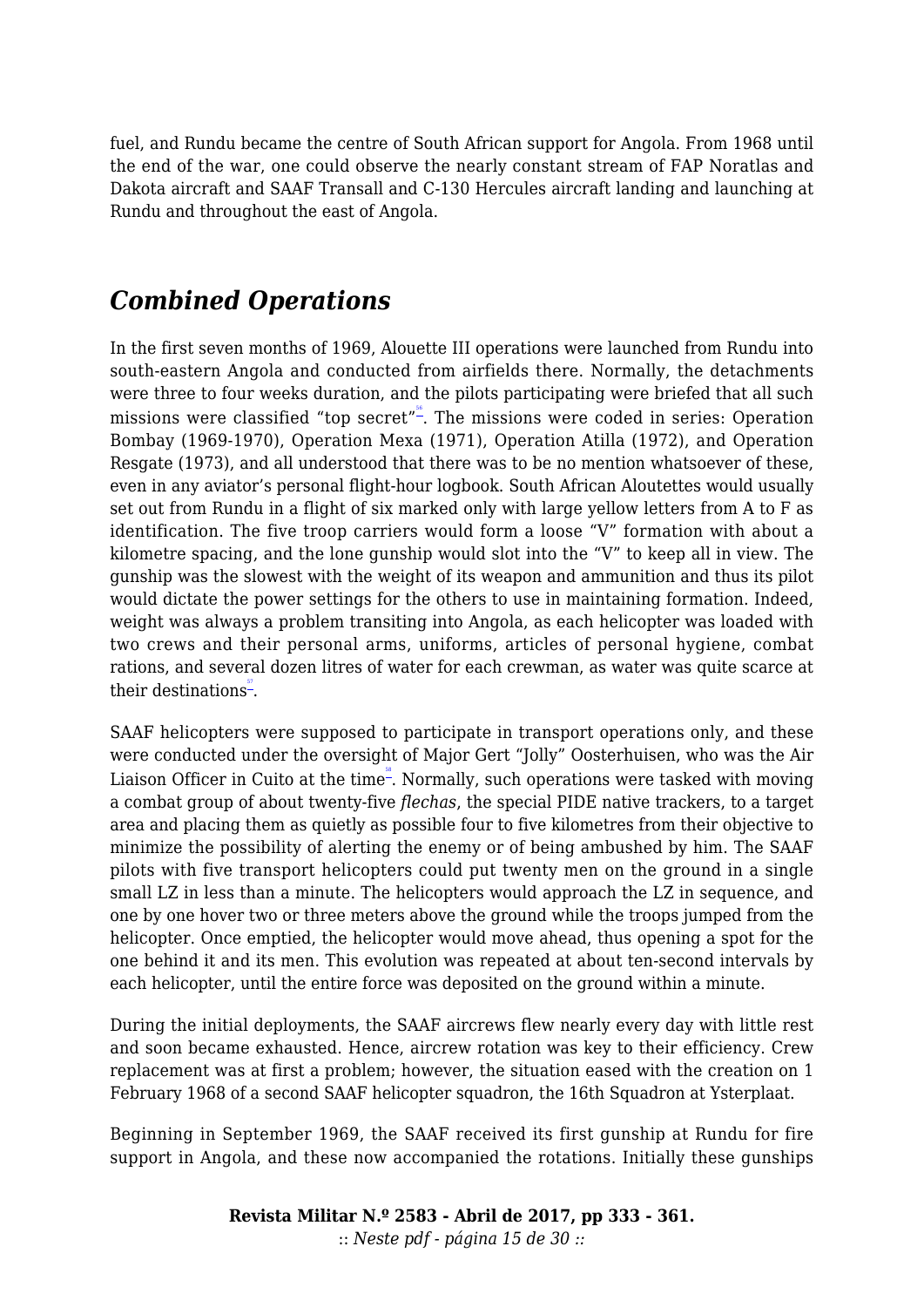assumed a defensive posture and operated with the five troop transports carrying a Portuguese combat group. The normal routine was to have the gunship reconnoitre the LZ, and after clearing it, mark it with a smoke grenade to signal its safety. Following the sixty-second troop insertion, the gunship orbited as a counter-ambush measure to the troops now on the ground<sup>"</sup>.

<span id="page-15-1"></span><span id="page-15-0"></span>As was natural, the SAAF aviators, while officially tasked with support operations, could not resist the temptation to engage the enemy alongside the Portuguese. The South Africans learned much from the Portuguese aircrews, such as locating and following enemy trails from the air. Indeed, there developed a deep mutual respect despite the language barrier. This resulted in excellent combined operations, particularly in surprise attacks on enemy encampments identified through visual reconnaissance". The helicopter crews with their assigned paras likewise conducted follow-on search and destroy missions (*batidas*) immediately after an attack on an insurgent "column" to mop up the remnants.

The FAP fielded some great pilots in Wilkins' opinion – brave characters who were completely dedicated to their cause. The one pilot who stood out in Wilkins' memory was Alferes (2nd Lieutenant) Melo Vidal, who seemed to have an inordinate ability to locate enemy camps in the *chanas* that seemed to stretch from one horizon to the other. He was always ready for a scrap. In one instance at Cangamba, frustrated with the staff planners, Vidal invited Wilkins to accompany him on an armed reconnaissance mission. The reconnaissance flight consisted of two gunships plus five troop transports. In Portuguese tactics, the gunships ranged ahead of the transports, and in this case Vidal invited Wilkins to fly while he manned the 20mm cannon. Earlier Vidal had located a large camp and that day intended to reduce it with the two gunships. Once launched towards their search areas, Vidal and the other gunship took a left turn, and after about twenty minutes arrived over the camp<sup>"</sup>.

<span id="page-15-2"></span>This turned out to be a large insurgent base hidden beneath a copse of trees and their foliage. Once the target was confirmed, the shooting began. Moving below 800 feet altitude to treetop level, the two gunships raked the huts and other infrastructure, until they ran out of ammunition. Shortly thereafter the transports arrived with the troops to conduct a ground sweep of the base. Documents, weapons, and prisoners were recovered. Wilkins notes that it was the most successful operation that he witnessed $\mathring{\ddot{\mathbb{}}}$ . The insurgents learned their lesson and moved deeply into hiding. Further missions on that deployment were consequently inconclusive.

<span id="page-15-3"></span>The South Africans teaming with the Portuguese aviators found new techniques to defeat the insurgents. For instance, the SAAF "Alos" carried Very pistols for signalling in rescue situations. The burning flare from the pistol, when fired at an insurgent wooden and thatch structure, set it ablaze, and this technique was used to reduce enemy camps to cinders<sup>3</sup>.

<span id="page-15-4"></span>In another instance, it was found that high explosive (HE) rounds from the 20mm cannon would prematurely explode on contact with tree branches, falling short of their target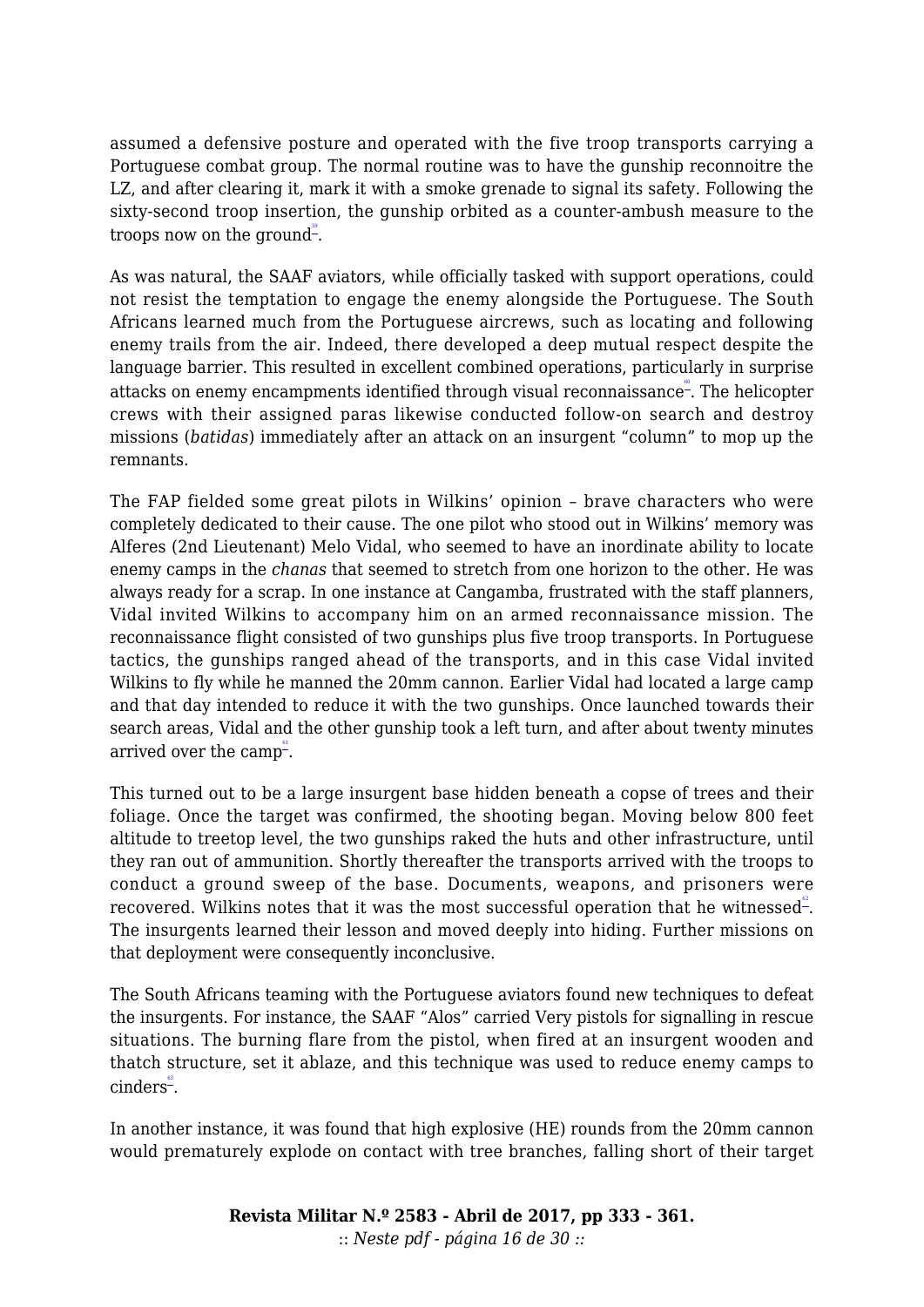<span id="page-16-0"></span>sheltering beneath. Ball rounds, it was found, gave excellent penetration and were very effective against an enemy hiding beneath heavy foliage and forest cover. Consequently, they became a favourite of SAAF pilots, particularly as HE rounds were studiously inventoried by the SAAF authorities to make certain that they were taking only a defensive stance. Its pilots were only supposed to fire these in defence, but ball or solid rounds used for target practice were readily available". In order to circumvent this HE restriction, there developed a barter system based on the singular weakness of Portuguese aircrews – good South African wines. Soon ample Portuguese HE rounds were available for the SAAF gunships at so many rounds per bottle of wine. Problem solved<sup>"</sup>!

<span id="page-16-1"></span>From October 1969, the SAAF detachments began operating from Cangamba and Luso with Squadron 402. By the end of 1970, Portugal had twenty-four Alouette IIIs available and six Sud-Aviation SA-330 Puma medium-lift helicopters on the way for the ZML. Later, in February 1971, the Pumas began operating in the east and accelerated the response to enemy activity. Operating in pairs with a capacity of fifteen paras or commandos each and protected by one or more gunships, the formation could put thirty men on the ground anywhere in eastern Angola within five hours. This capability improved the effectiveness of envelopment operations immensely.

### *Siroco 1969*

As air resources increased in the East, there occurred a series of annual campaigns to execute the ZML campaign strategy. The first such operation was an all-out combined FAP-SAAF effort styled *Siroco* 1969. This early example of air-ground coordination began in the east in September and was a counterinsurgency action which, like the hot dessert wind for which it was named, lasted the entire dry or fighting season for each of three years 1969, 1970, and 1971, and swept the endless savannas in the ZML. It also served as a vehicle for development and perfecting air assault and close air support of ground forces that would later be so devastating to the enemy. Group *Siroco* was formed at Luso, and its land group consisted of four companies of commandos (CCMDS), a brigade of *flechas*, and about 300 native auxiliary troops [6 6](#page-28-0) . The commando teams were the centrepiece of *Siroco* and were expected to address enemy columns uncovered by the *flechas* and the auxiliaries.

<span id="page-16-2"></span>The air group composition was flexible in light of the type of operation envisioned and the required transport. The limitations of the Alouette III meant that a number of trips might be made by the limited aircraft allocation to move the CCMDS. This would change with the arrival of the Pumas, but that was a year into the future. The initial *Siroco* air group consisted of a Dornier and four Alouette IIIs".

<span id="page-16-3"></span>The idea behind this new hunting organisation was that its elite troops were able to chase down the insurgents in the difficult countryside where they hid and to maintain contact with them by using the FAP and SAAF helicopters to move faster than their

> **Revista Militar N.º 2583 - Abril de 2017, pp 333 - 361.** :: *Neste pdf - página 17 de 30 ::*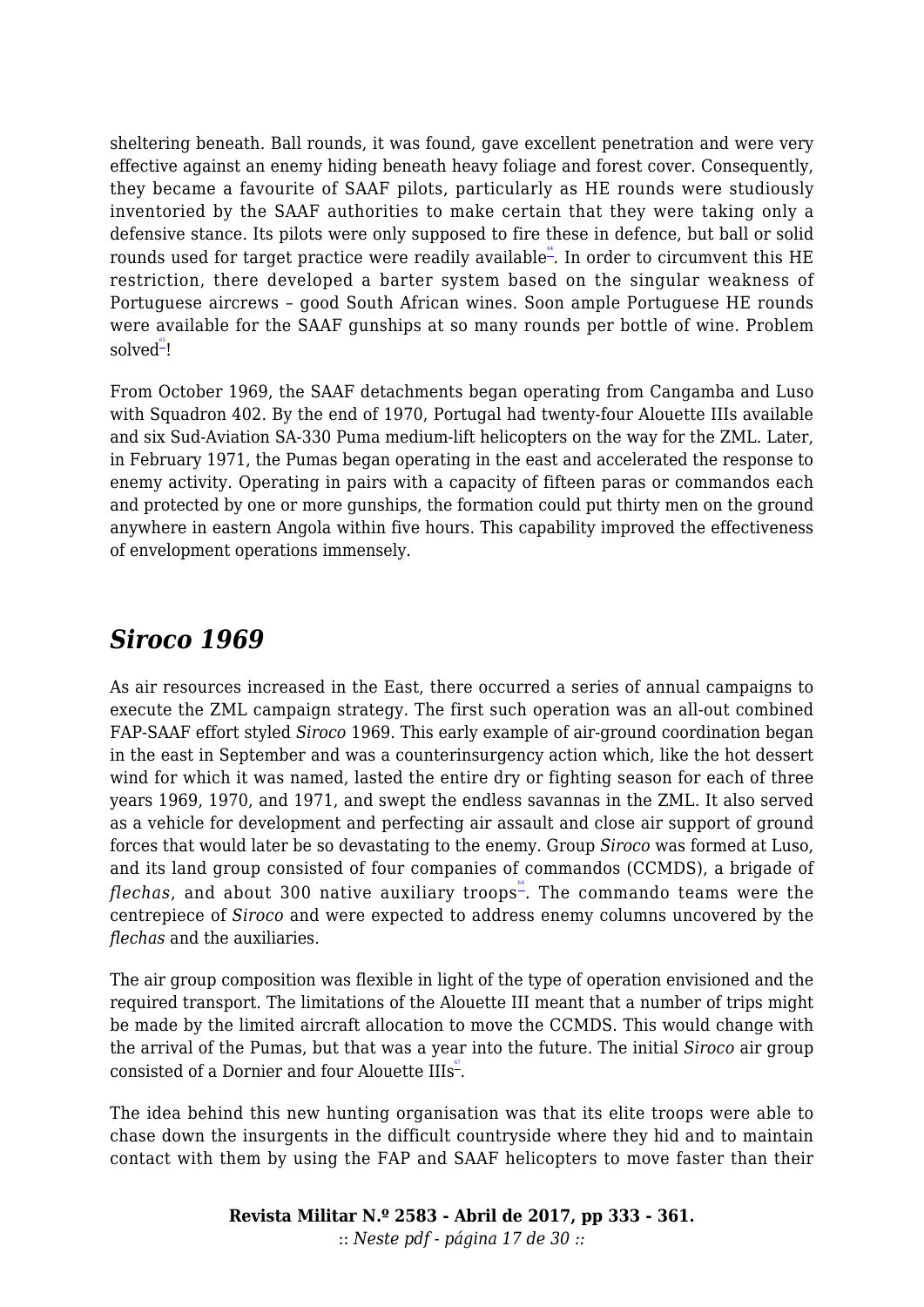quarry. They were deposited on the ground as a group even though they may have arrived at the landing zone by a separate helicopter in the formation. Once on the ground, the assembled team went to work. The teams had the ability to call for reinforcements, if needed, and these also came by helicopter. Ultimately they were very effective in isolating and destroying any enemy formation.

The Air Group was normally limited to a three-month cycle of support because of aircraft maintenance limitations; however, maintenance requirements could be extended somewhat by reducing flight hours. This would also reduce the effectiveness of Group *Siroco*, as it would pose operational limits overall. The flexibility and effectiveness of *Siroco*, which depended heavily on air manoeuvre, was consequently reduced. On the other hand, keeping the teams together, including the aviation element, was important, as the individual members became increasingly familiar with each other's duties and procedures and over time were moulded into a cohesive team<sup>e</sup>.

<span id="page-17-1"></span><span id="page-17-0"></span>As the three-month period drew to a close, the helicopters were flown less frequently because of approaching maintenance requirements and a lack of spare parts. This declining helicopter availability affected ground mobility, and the teams became less effective, as the balance between walking and flying shifted. The lesson here was that increased helicopter availability, or perhaps more helicopters, were needed to maintain pressure on the enemy during an extended operation. This deficit was to be corrected in later evolutions.

#### *Siroco 1970*

<span id="page-17-3"></span><span id="page-17-2"></span>A new hunting group was assembled in June 1970 and began operations in July, a full two months ahead of the previous year to extend the "hunting" season – a lesson learned through the earlier experience. Its initial assignment was an area containing the Chana da Cameia, and later it was moved southward and west of Gago Coutinho to pursue the enemy along the Cuango River<sup>2</sup>. At its conclusion in October, there remained the same frustrations that had plagued operations a year earlier. Despite substantial losses in men and matériel by the insurgents, they generally understood the terrain better than the Siroco air-ground teams and thus proved highly elusive<sup>"</sup>. There were many lost opportunities because of poor radio contact between ground units and their supporting aircraft. Further, the onset of the rainy season in the midst of both *Siroco* 1969 and 1970 contributed to poor air-ground coordination, and it was now clear that operations needed to begin well before June to take advantage of good weather<sup>2</sup>.

### <span id="page-17-4"></span>*Siroco 1971*

A third and final *Siroco* was authorized in April 1971 and would operate for the three

**Revista Militar N.º 2583 - Abril de 2017, pp 333 - 361.** :: *Neste pdf - página 18 de 30 ::*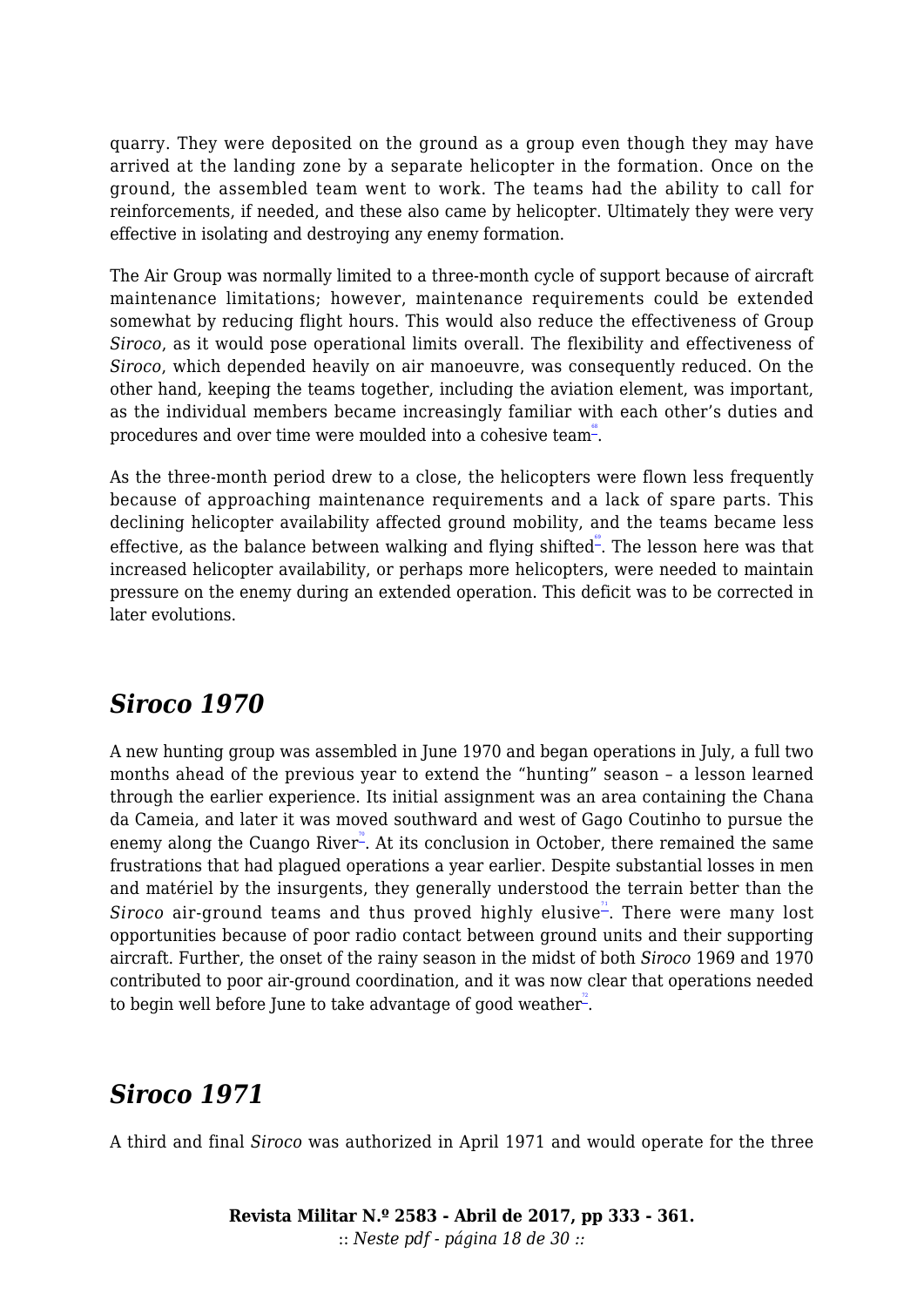<span id="page-18-0"></span>months of mid-June through mid-September along the Cuito River north of Cuito Cuanvale<sup> $\overline{a}$ </sup>. As operations progressed, the teams moved eastward toward the Zambian frontier. This sweep involved four major operations from west to east the length of the Route of the Cuando and uncovered a number of large enemy groups that were able to return fire with strength when challenged. Given the direction of the sweep, the MPLA columns moved eastward across the frontier to the safety of their Zambian bases to avoid direct confrontation<sup>"</sup>.

<span id="page-18-3"></span><span id="page-18-2"></span><span id="page-18-1"></span>A month later, on 7 August, there were fifty *flechas* from the PIDE post at Serpa Pinto reconnoitring a group of MPLA insurgents calculated to number 200. The *flechas* easily located the group on the left bank of the Lunhonde River some 200 miles from the Zambian frontier along the Route of the Cuando<sup>2</sup>. This MPLA column immediately became the target of *Siroco*<sup>"</sup>. The penetration of this force so far into the interior and in such numbers showed advanced MPLA capability and portended increasing support for SWAPO. At the same time in the south, large groups were attempting to penetrate similar distances from the Zambian MPLA bases of Shangombo, Kaunga, and Sinjembelle in order to bring SWAPO insurgents across southern Angola and help them infiltrate the Caprivi Strip and Ovamboland.

The MPLA had initially opened a way across the area and guided elements of SWAPO from Zambia to the region of the Cuamato people next to the Cunene River and the frontier with Ovamboland. Here, there was much cross-border sympathy among the locals, and this facilitated SWAPO border crossings. Transit of SWAPO forces supported by the MPLA thus became an increasing security problem in Cuando-Cubango and Huíla, as familiar transit routes developed across these largely empty districts where intruders were likely to be unchallenged by security forces<sup>"</sup>.

<span id="page-18-6"></span><span id="page-18-5"></span><span id="page-18-4"></span>In pursuing the enemy, *Siroco* forces day after day "felt the guerrilla" but had little contact. The troops believed, "It was necessary to capture a live terrorist", but no one knew when it was likely to happen, as the enemy was well led, experienced, and elusive  $\stackrel{\text{\tiny a}}{\text{\tiny -}}$ The enemy truly played a "cat and mouse" game, hiding its moves in the early morning fog or *cacimbo* and beneath the available foliage<sup>2</sup>. Lieutenant Colonel Ramires de Oliveira recorded, "That very evening we captured a prisoner, and he confirmed that the enemy columns had passed through our area" and across the Zambian frontier<sup>®</sup>. While the enemy had felt the pressure of combined operations, he largely lived to fight another day.

### <span id="page-18-7"></span>*Group Raio*

<span id="page-18-8"></span>The follow-on to the *Siroco* series was the formation of Group *Raio*, thunderbolt, which like its name shocked the MPLA columns. It was formed and deployed in June 1972, and its operations ran for the three months from July to October. It was the largest such operation in the east yet with a ground force of three CCMDS, two companies of infantry,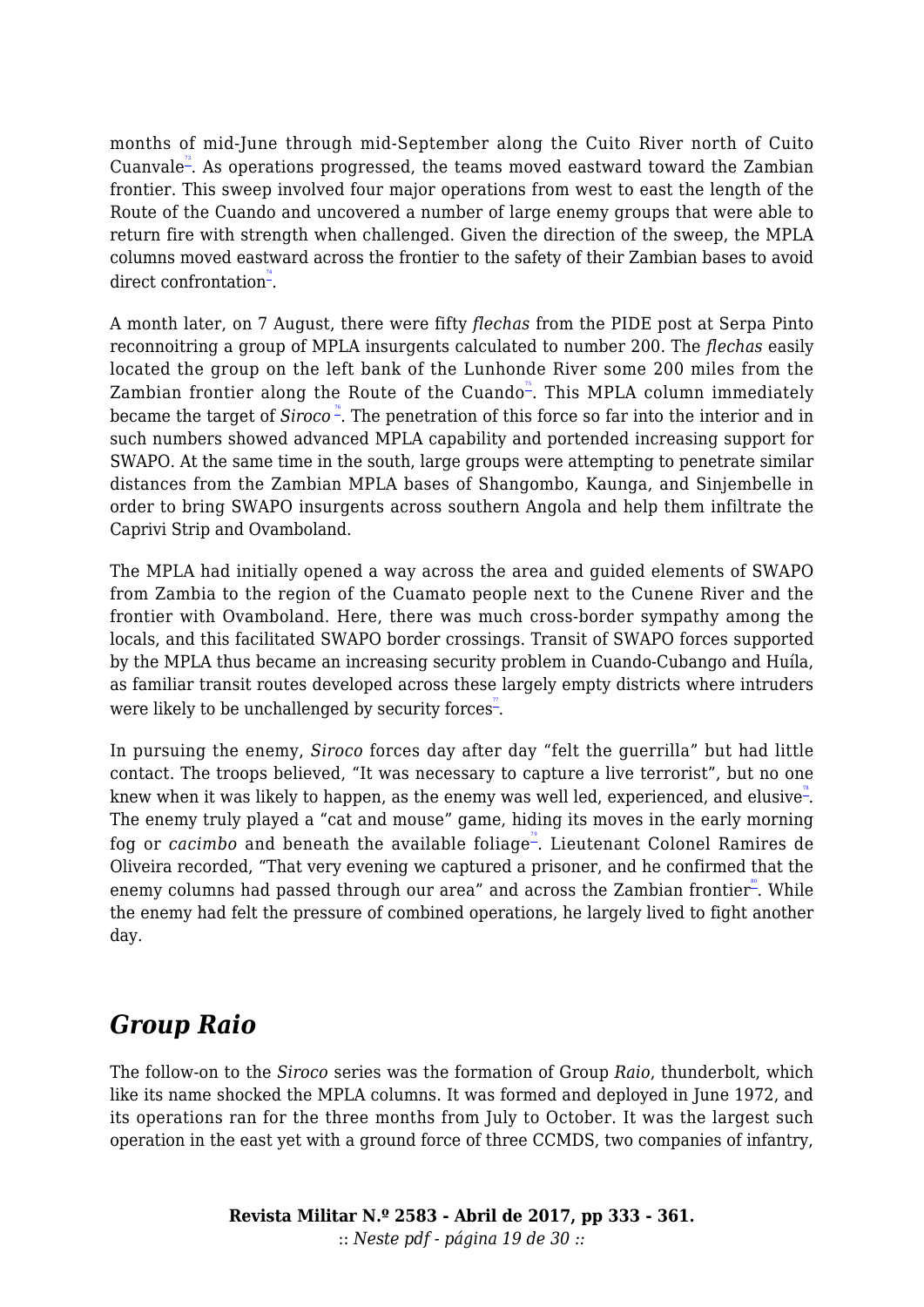one of cavalry, six of auxiliary troops, and six groups of *flechas*<sup>"</sup>. *Raio* was tasked with sweeping clean two primary enemy routes from Zambia into Angola: Route of Agostinho Neto (Luena River), and Route of the Lungué-Bungo. The results were impressive by any standard. Several major columns were destroyed, and the MPLA suffered 121 deaths, with many more wounded, and 138 captured<sup>®</sup>. This broke the back of the MPLA and reduced the SWAPO threat from Angola.

<span id="page-19-2"></span><span id="page-19-1"></span><span id="page-19-0"></span>Group *Raio* operations were extended into Cuango Cubango in January 1973 to neutralize MPLA squadrons "Big Man" and "Sandalo". The ground force remained of similar size; however, it was augmented by five FAP Alouette IIIs and seven SAAF Alouette IIIs, all coordinated through the CCAA/JASC at Cuito Cuanavale<sup>®</sup>. The entire force was organised into ten hunting groups, and was aimed at the area bounded by Gago Coutinho, Muié, Chiume, and the frontier with Zambia<sup>\*</sup>. It intended to sweep the zone of MPLA columns and eliminate the MPLA encampment "Capoche", which was next to the Luate River and about ten miles into Angola from the Zambian frontier". It was believed that "Capoche" held about thirty insurgents<sup>®</sup>. The ground force contained two CCMDS and about 1,200 auxiliary troops<sup>\*</sup>. The air group was a combined FAP-SAAF force with the following aircraft:

- <span id="page-19-5"></span><span id="page-19-4"></span><span id="page-19-3"></span>– Period 29 September-7 October:
	- 1 Alouette III gunship (FAP);
	- 5 Alouette III troop transports (FAP).
- Period 7-17 October additions:
	- 1 Alouette III gunship (FAP);
	- 1 Alouette III gunship (SAAF);
	- 5 Alouette III troop transports (SAAF);
	- 1 T-6G *Harvard* (FAP based at Ninda);
	- 1 Dornier DO-27 (FAP based at DC "G");
	- 1 Cessna 185 (SAAF).

<span id="page-19-7"></span><span id="page-19-6"></span>As operations progressed, Group *Raio* identified a number of heavily armed enemy columns in encampments scattered through the targeted area, and these columns were capable of sustained resistance, that is, fighting for between one and two hours<sup>\*</sup>. At the onset of an engagement, the insurgents would then abandon their camps and retreat under covering fire across the border into Zambia. The abandoned camps contained substantial numbers of weapons and munitions, all of which could be readily replaced by the enemy from obsolete communist bloc stockpiles".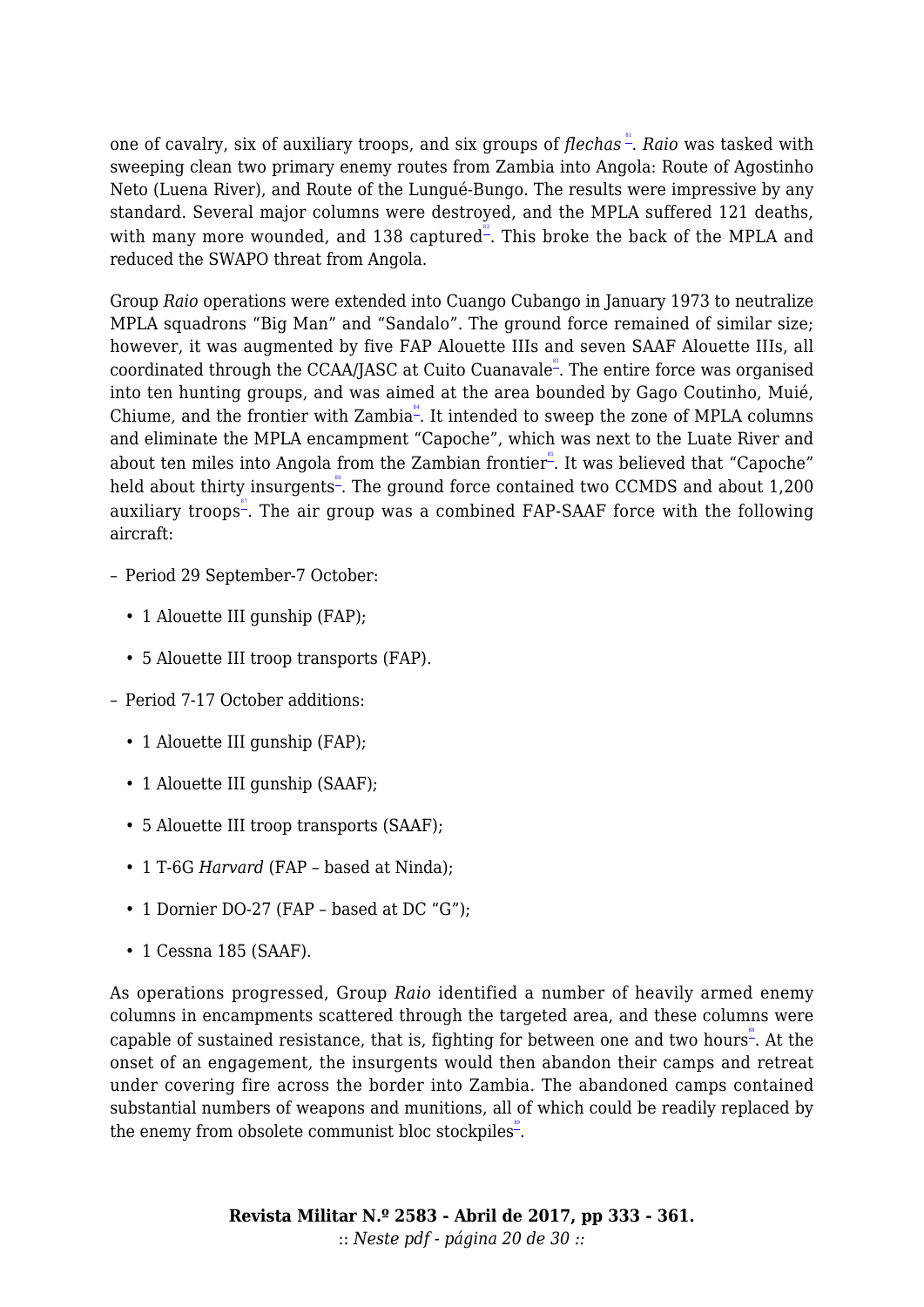Group *Raio* was concluded on 17 October, and from then onward MPLA activity was confined to the border. Insurgent forces within the ZML had been destroyed, and the fighters, unlike their weapons, could not easily be replaced. For the UPA/FNLA the crisis was complete. For the MPLA, it was reduced to sneaking across the border and planting mines along the frontier roads. Its actions were violent and short in both duration and penetration. For SWAPO, it was no longer able to use Angola for access to SWA.

#### *The FAP-SAAF Team*

<span id="page-20-0"></span>In the East there developed a perfect resonance between the FAP and SAAF helicopter pilots and the Portuguese ground forces, particularly the elite forces termed intervention troops. The FAP-SAAF logistics of supplying aviation and ground support was strengthened to the point that operations against insurgent columns in the ZML were extended from the normal three or four days to twenty-two days<sup>\*</sup>. This extension put enormous pressure on the insurgents and increasingly isolated them far from home – a situation that took a heavy toll. Lastly, the melding of intelligence with the activities of the air-ground force team enabled the very effective pursuit and destruction of the enemy columns. The assiduous practice of this concept through the *Siroco* and *Raio* series of seasonal campaigns produced air-ground tactical teams of devastating capability in a difficult physical environment. In an appraisal of the situation, Brigadier Hélio Felgas, commander of the ZML, reported that, by the beginning of April 1974, there was no contact between Portuguese forces and the insurgent groups of any of the nationalist organisations. By the end of April the southeast of Angola was calm, and insurgent activity was practically non-existent<sup>®</sup>. It was indeed a sweet taste of victory for the combined FAP-SAAF effort.

<span id="page-20-1"></span>South Africa and Portugal found common cause in combining their resources and capabilities to defeat multiple threats to their national territories despite their cultural and linguistic differences. The South Africans, with their Dutch and British heritage, were able to work effectively with the Portuguese from the strategic to the tactical level in apportioning resources and responsibilities. The South Africans filled a matériel gap, particularly in eastern Angola, with manned helicopters, fuel, spare parts, and airfield accessories, while the Portuguese contributed manpower in the form of commandos, paras, and native auxiliaries, as well as construction labour and material to build the needed airfields. The joint project lasted from 1966 to 1974, some eight years, and both parties took the long view in forming a strategy to defeat their enemies, in planning tactical operations that led to strategic success, and in developing an extraordinary combined FAP-SAAF air-ground team that adjusted effectively to its contrasting composition. Impressively, all of this was achieved in the remote reaches of eastern Angola – some of the most forbidding and difficult terrain in which to fight an insurgency. The logistics alone needed to put the proper forces where they were effective was a herculean effort in itself. Overall the campaign was conducted with the utmost discretion, and even today many details of it remain obscure. Yet, it stands as a classic example of a successful counterinsurgency campaign in which two unlikely allies teamed to reduce a

> **Revista Militar N.º 2583 - Abril de 2017, pp 333 - 361.** :: *Neste pdf - página 21 de 30 ::*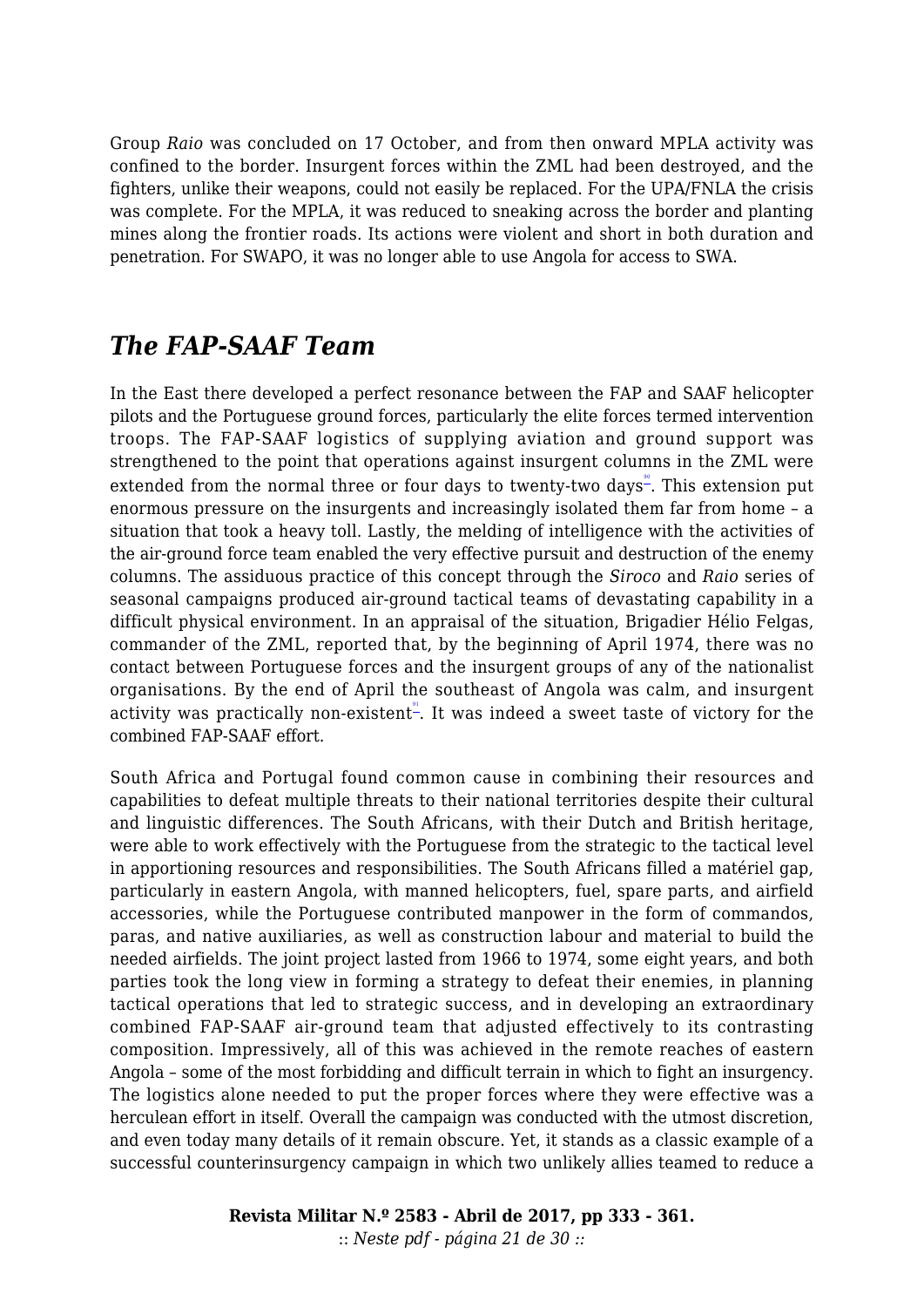common threat.



Map 1. Eastern Military Zone, 1968-1974.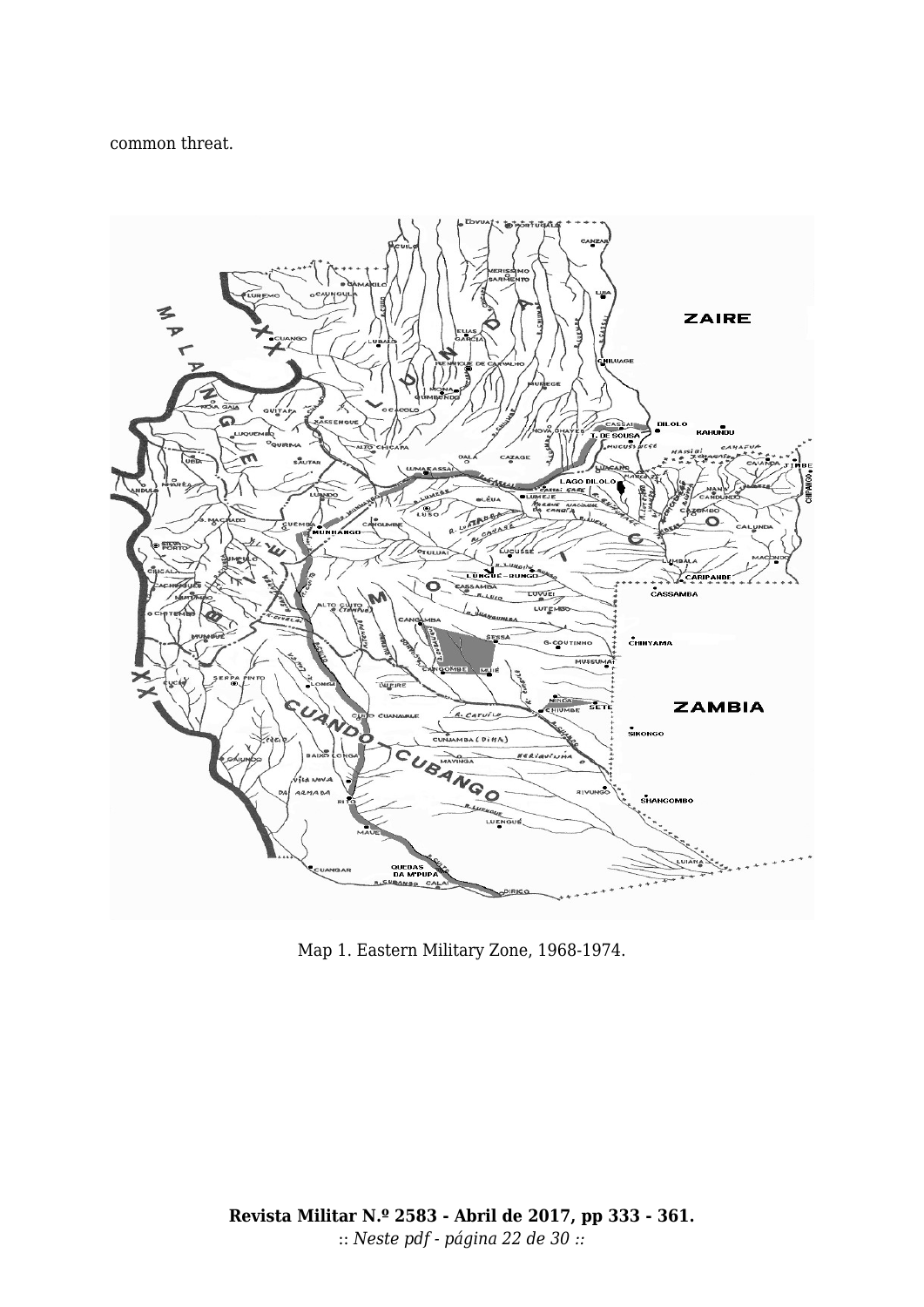

Map 2. Airfields in Angola, 1968-1974.

\* Membro Associado da Academia de Marinha, da Classe de História Marítima, investigador e Membro-adjunto do Instituto de Análise da Defesa, Scholar in Residence na Universidade de Virgínia-EUA e Professor aposentado da Marine Corps University. Doutorou-se em 1996 no King's College, Londres. É Capitão-de-mar-eguerra aposentado e piloto-naval especializado em aviação de reconhecimento marítimo. Desempenhou diferentes funções, inclusive de comando, na Força Aérea da US Navy e serviu no Gabinete do Chefe do Estado-Maior da Armada e no Gabinete da

> **Revista Militar N.º 2583 - Abril de 2017, pp 333 - 361.** :: *Neste pdf - página 23 de 30 ::*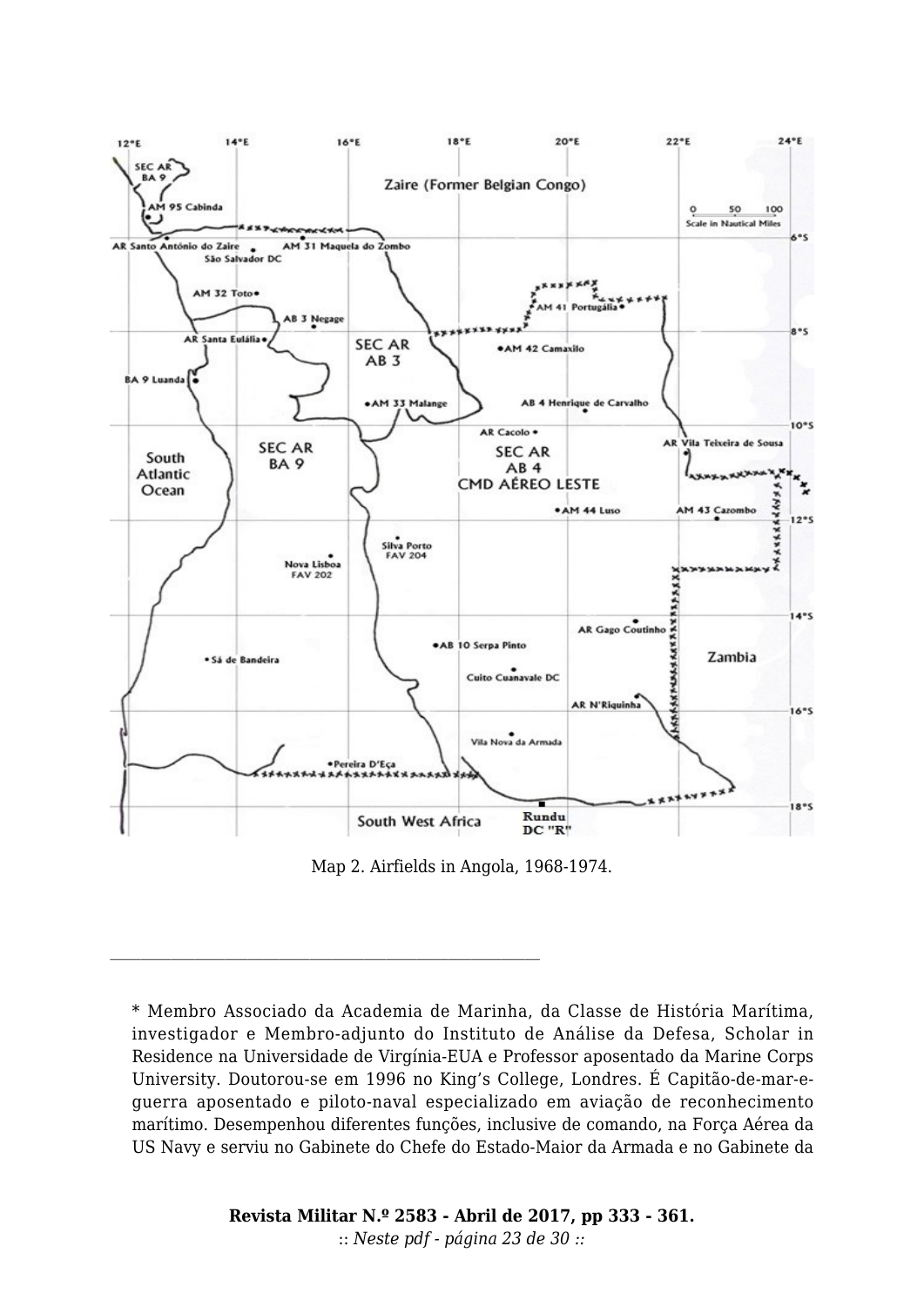Secretaria da Defesa. Em 2005 publicou a obra *Contra-Subversão em África* (Prefácio), e em 2009 a obra *A Marinha em África* (Academia de Marinha) e, em preparação para publicação, a obra *Plano de Voo África* (Comissão Histórico-Cultural da Força Aérea).

\*\* Licenciado em Química pela Universidade de Lisboa e professor do Quadro do Ministério da Educação. Dedicou as duas últimas décadas à pesquisa da história da Aviação Militar lusa em arquivos militares e diplomáticos nacionais e estrangeiros. Publicou mais de setenta artigos relacionados com a II Guerra Mundial, as operações Aliadas nos Açores, a criação da Força Aérea como ramo independente das Forças Armadas, nos anos 50 do século XX, e a guerra aérea nas antigas províncias ultramarinas entre 1961 e 1974. Investigador e membro da Comissão Histórico-Cultural da Força Aérea Portuguesa. Agraciado com a "Medalha de Mérito Aeronáutico de 2ª Classe".

<span id="page-23-0"></span>[1](#page-1-0) Aniceto Afonso and Carlos de Matos Gomes, *ALCORA: O Acordo Secreto do Colonilaismo*, 73.

<span id="page-23-1"></span>[2](#page-1-1) Ibid.

<span id="page-23-2"></span>[3](#page-2-0)  John A. Marcum, *The Angolan Revolution, Vol. I, The Anatomy of an Explosion (1950-1962)*, 347-351. Marcum lists some fifty-nine groups affecting Angola alone beginning in the 1940s and either merging with one another or vanishing by 1962.

<span id="page-23-3"></span>[4](#page-2-1) Malyn Newitt, *Portugal in Africa: The Last Hundred Years*, 190.

<span id="page-23-4"></span>[5](#page-3-0) Douglas L. Wheeler and René Pélissier, *Angola*, 167. The authors cite as an example the Congo district in 1960. For its 37,000 square miles it had fourteen *concelhos* (basic urban or semi-urban administrative unit) or *circunscrições* (basic rural administrative division) and thirty-seven posts, for an average of 725 square miles per administrative division. This presence would hardly be effective in controlling a frontier, as the posts would be dozens of miles apart. Large numbers of people could and did cross undetected.

<span id="page-23-5"></span>[6](#page-3-1) Shola Adenekan, "Holden Roberto", The New Black Magazine (22 October 2007): http://www.thenewblackmagazine.com/view.aspx?index=1042 (accessed 5 January 2017).

<span id="page-23-7"></span><span id="page-23-6"></span>[7](#page-3-2) Willem van der Waals, *Portugal's War in Angola,1961–1974,* 96.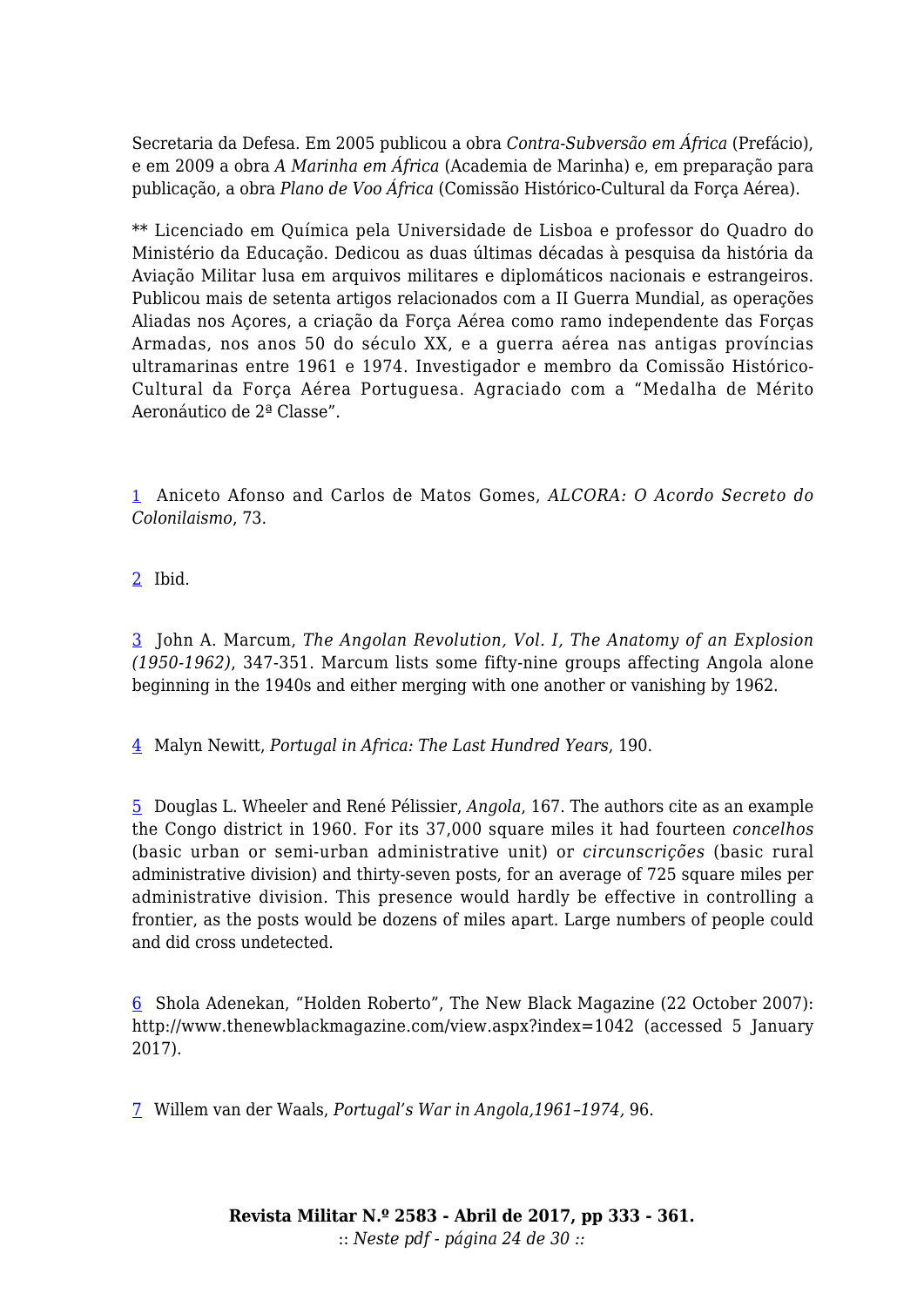[8](#page-4-0) Charles A. Fraser, *Operational Briefing Notes: Part One – The Situation in South East Angola Provinces of Moxico and Cuando Cubango as at 14 NOV 1969*, Headquarters, Joint Combat Forces, Voortrekkerhoogte Military Base, Pretoria, 18 November 1969, South Africa National Document Centre-Department of Defence Archives, 1969 (Top Secret – declassified), 4.

<span id="page-24-0"></span>[9](#page-4-1) António Lopes Pires Nunes, *Angola 1966-74, Vitória Militar no Leste*, 40.

<span id="page-24-1"></span>[10I](#page-4-2)bid.

<span id="page-24-2"></span>[11C](#page-4-3)omissão para o Estudo das Campanhas de África, *Resenha Histórico-Militar das Campanhas de África 1961-1974, 6 Volume, Aspectos da Actividade Operacional, Tomo I, Angola-Livro 2*, 353.

<span id="page-24-3"></span>[12I](#page-4-4)bid.

<span id="page-24-4"></span>[13W](#page-4-5)illem Steenkamp, *South Africa's Border War, 1966-1989*, 18.

<span id="page-24-5"></span>[14I](#page-5-0)bid.

<span id="page-24-6"></span>[15I](#page-5-1)bid.

<span id="page-24-7"></span>[16I](#page-5-2)bid.

<span id="page-24-9"></span><span id="page-24-8"></span>[17I](#page-5-3)bid., 22.

[18P](#page-5-4)ires Nunes, *Angola 1966–74, Vitória Militar no Leste,* 10.

<span id="page-24-10"></span>[19A](#page-5-5)ntónio Lopes Pires Nunes, *Siroco: Os Comandos no Leste de Angola*, 45.

<span id="page-24-11"></span>[20I](#page-6-0)bid., 42.

<span id="page-24-13"></span><span id="page-24-12"></span>[21N](#page-6-1)ote 268/67 from the Comando-Chefe das Forças Armadas em Angola-Luanda to Secretariado Geral de Defesa Nacional-Lisbon (28JAN1967). Portuguese Air Force Historical Archive (AHFA) via general Costa Santos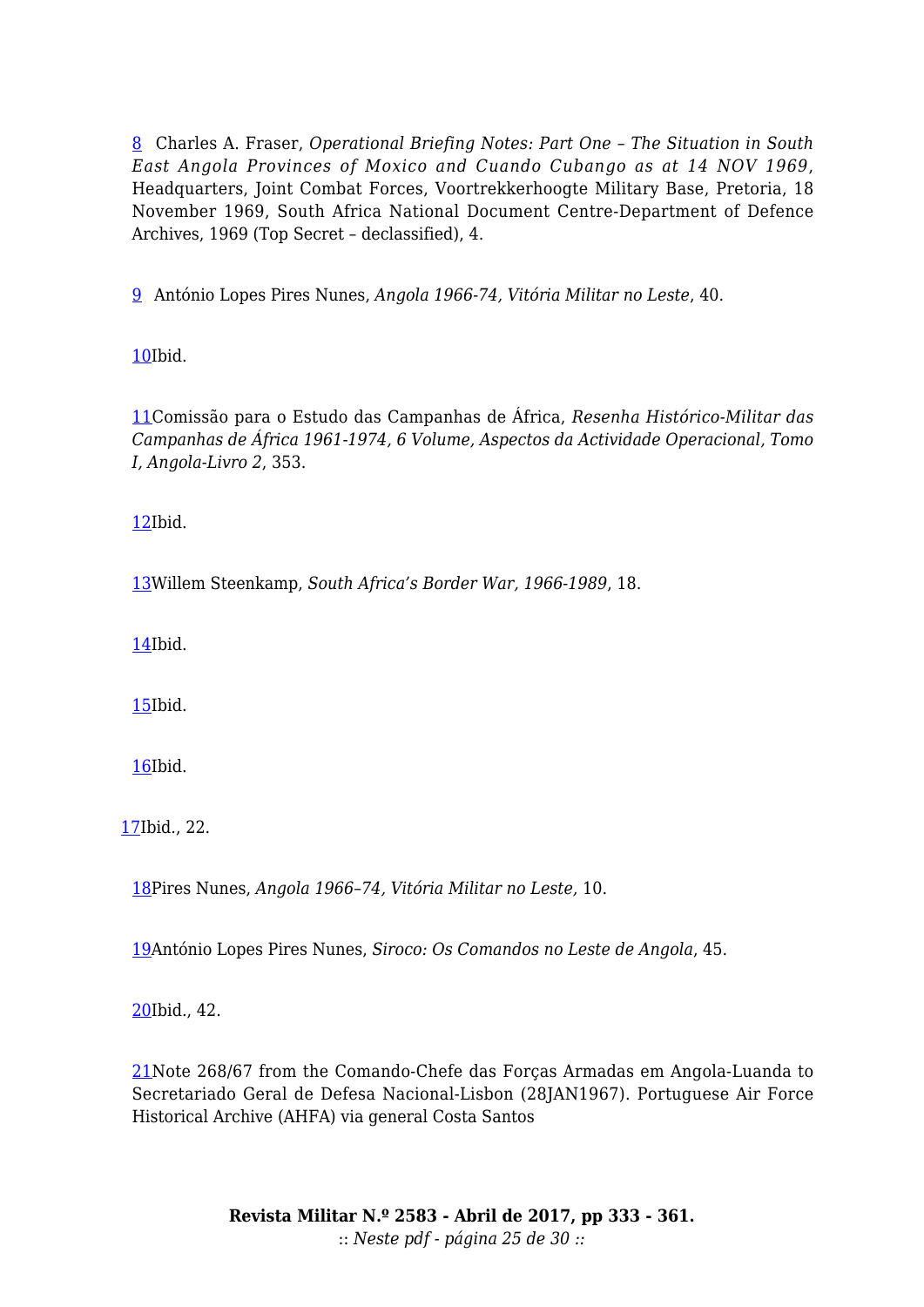[22D](#page-7-0)ispatch from the Minister of National Defence, 2 March 1967. National Defence Archives, Minister Cabinet Documents1967 (Paço de Arcos).

<span id="page-25-0"></span>[23P](#page-7-1)roceedings of the 2nd Air Region Command Meetings. Luanda, September 1967, AHFA.

<span id="page-25-1"></span>[24I](#page-7-2)bid., March 1968.

<span id="page-25-2"></span>[25E](#page-8-0)duardo Koll de Carvalho, "As Infra-Estruturas Aeronáuticas em África: Antecedentes e Implantação das Delegações em África", 29–31.

<span id="page-25-3"></span>[26A](#page-9-0)nnual Command Report 2nd Air Region-1968, PAFHQ-Luanda. AHFA.

<span id="page-25-4"></span>[27](#page-9-1)Ibid.

<span id="page-25-5"></span>[28A](#page-9-2)ntónio Silva Cardoso, *Angola, Anatomia de uma Tragédia* [Angola, Anatomy of a Tragedy] (Lisbon: Oficina do Livro, 2000), 297.

<span id="page-25-6"></span>[29P](#page-9-3)ires Nunes, *Angola, 1966-74*, 28-30.

<span id="page-25-7"></span>[30J](#page-9-4)ohn P. Cann, *Flight Plan Africa*, 364.

<span id="page-25-8"></span>[31P](#page-9-5)aulo Correia and Grietjie Verhoef, "Portugal and South Africa", 62.

<span id="page-25-9"></span>[32](#page-9-6)José Augusto Queiroga, "Histórias Vividas: Por Terras do Fim do Mundo, Uma viagem entre os 18 e os 9 graus de Latitude Sul" [Tales Lived: For the Lands at the End of the Earth, A trip between 18 and 9 degrees South Latitude], page 4, undated deposition, Caixa 181, Archivo Histórico de Força Aérea, Alfragide; and Mário Diniz and Luís Proença, "AL III, História Breve de uma Vida Longa, 1963-2013": 24-25.

<span id="page-25-10"></span>[33I](#page-9-7)bid., and John P. Cann, *Flight Plan Africa*, 382.

<span id="page-25-11"></span>[34](#page-10-0)Peter Wilkins, *Chopper Pilot* (Nelspruit, South Africa: Freeworld Publications, 2000), Chapter 2, Angola Operations.

<span id="page-25-13"></span><span id="page-25-12"></span>[35I](#page-10-1)bid.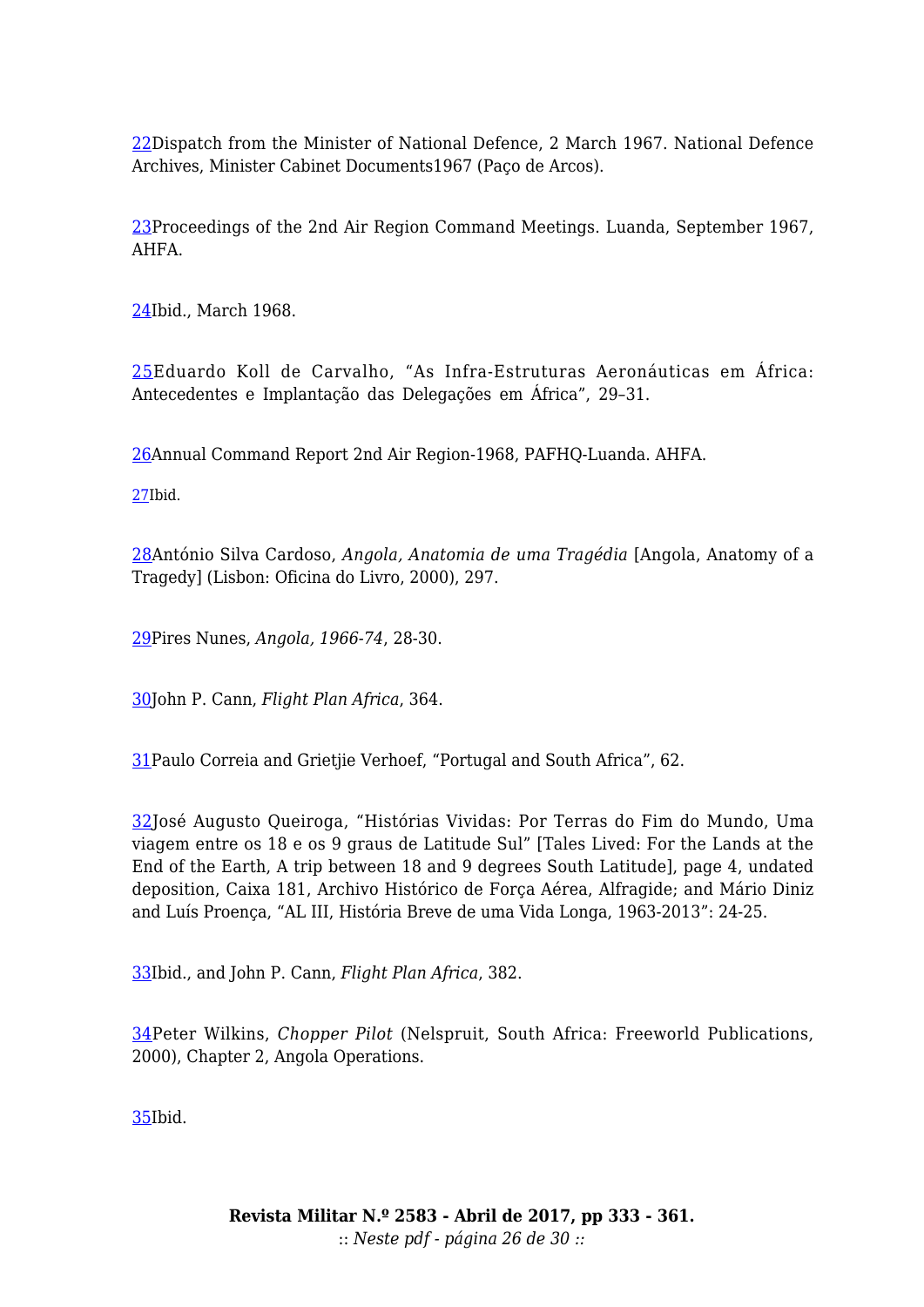[36A](#page-10-2)nnual Command Report, 2nd Air Region-1968, PAFHQ-Luanda. AHFA.

<span id="page-26-0"></span>[37](#page-10-3)Helmoed-Römer Heitman and Paul Hannon, *Modern African Wars 3: South-West Africa*, 14.

<span id="page-26-1"></span>[38V](#page-11-0)ictor Swanepoel, SAAF pilot, private communication to the author, April 2002.

<span id="page-26-2"></span>[39I](#page-11-1)bid.

<span id="page-26-3"></span>[40F](#page-11-2)orça Aérea no Leste de Angola, Comando Aéreo Leste, Luso, 30 November 1972, Directiva 2/72, Annex A, AHFA, 355, A3, Y3.

<span id="page-26-4"></span>[41](#page-11-3)José Augusto Queiroga, "Histórias Vividas: Por Terras do Fim do Mundo, Uma viagem entre os 18 e os 9 graus de Latitude Sul," 5-7.

<span id="page-26-5"></span>[42F](#page-11-4)orça Aérea no Leste de Angola, Comando Aéreo Leste, Luso, 30 November 1972, Directiva 2/72, Annex A, AHFA, 355, A3, Y3.

<span id="page-26-6"></span>[43](#page-12-0)Peter Wilkins, interview by Al J. Venter in *Portugal's Guerrilla Wars in Africa* (Solihull: Helion & Co., 2013), 448.

<span id="page-26-7"></span>[44P](#page-12-1)aulo Correia and Grietjie Verhoef, "Portugal and South Africa", 62–63.

<span id="page-26-8"></span>[45C](#page-12-2)harles A. Fraser, *Operational Briefing Notes – Part 2: Reasons for Deterioration of Portuguese Control in East and South Eastern Angola*, Headquarters, Joint Combat Forces, Voortrekkerhoogte Military Base, Pretoria, 18 November 1969, South Africa National Document Centre – Department of Defence Archives, 1969 (Top Secret – declassified), 11.

<span id="page-26-9"></span>[46I](#page-12-3)bid., 7.

<span id="page-26-10"></span>[47A](#page-12-4)nnual Command Report, 2nd Air Region-1969, AFHQ-Luanda. AHFA.

<span id="page-26-11"></span>[48A](#page-12-5)l J. Venter, *Portugal's Guerrilla Wars in Africa,* 448.

<span id="page-26-12"></span>[49N](#page-12-6)orma de Execução Permanente, NEP 1-1969, 2nd Air Region Command, AFHQ-Luanda, 10 January 1969. AHFA.

> **Revista Militar N.º 2583 - Abril de 2017, pp 333 - 361.** :: *Neste pdf - página 27 de 30 ::*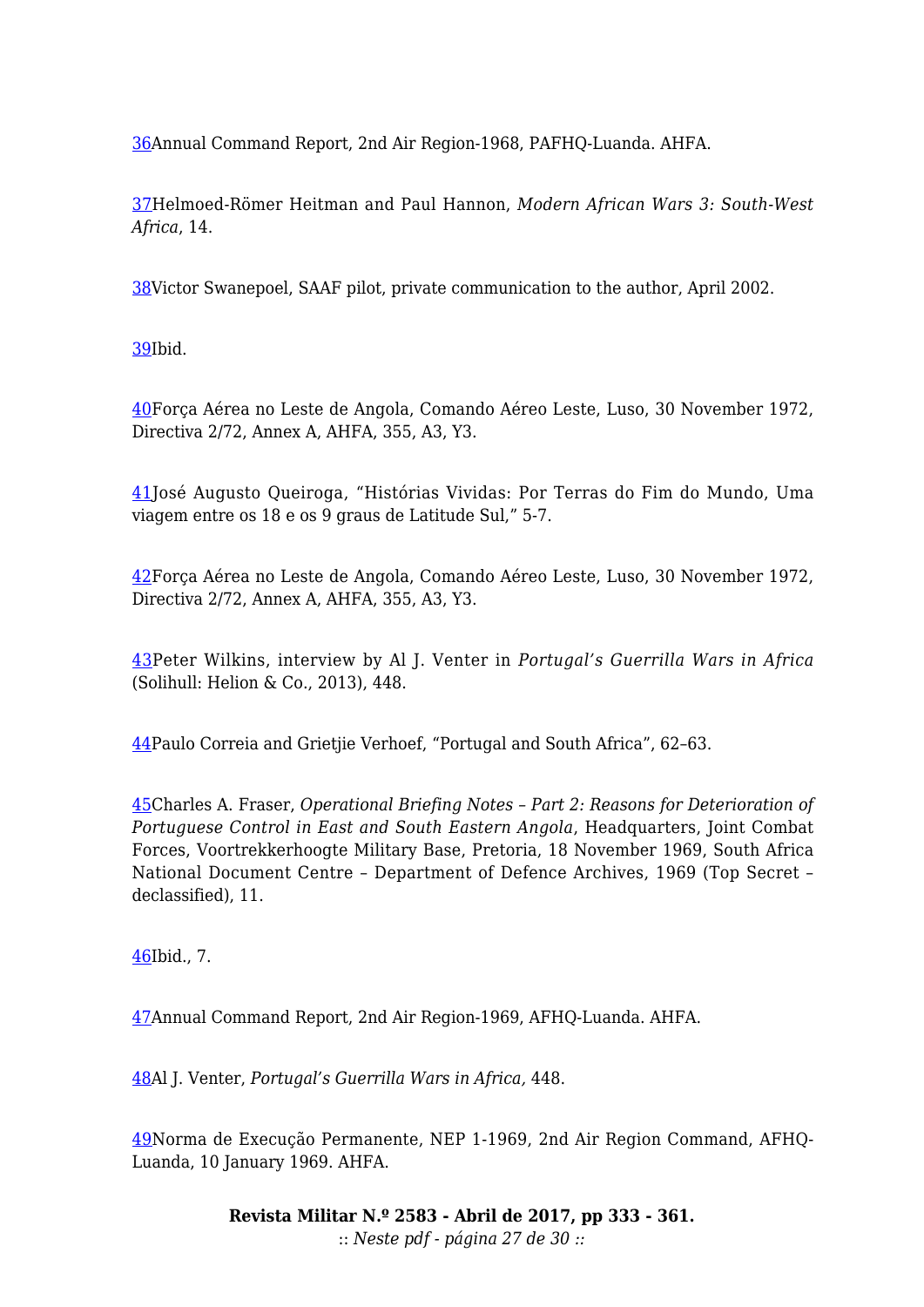<span id="page-27-0"></span>[50I](#page-12-7)bid.

<span id="page-27-1"></span>[51I](#page-13-0)bid.

<span id="page-27-2"></span>[52](#page-13-1)Carlos Alberto Melo Vidal, FAP helicopter pilot, interview by the author, Lisbon, 2002.

<span id="page-27-3"></span>[53N](#page-13-2)orma de Execução Permanente, NEP 1-1969, 2nd Air Region Command, AFHQ-Luanda, 10 January 1969.

<span id="page-27-4"></span>[54I](#page-13-3)bid.

<span id="page-27-5"></span>[55I](#page-13-4)bid.

<span id="page-27-6"></span>[56S](#page-14-0)imon "Sej" Dunning, SAAF helicopter pilot, correspondence with the author, April 2002.

<span id="page-27-7"></span>[57A](#page-14-1)l J. Venter, *Portugal's Guerrilla Wars in Africa,* 446.

<span id="page-27-8"></span>[58D](#page-14-2)unning correspondence, April 2002.

<span id="page-27-9"></span>[59I](#page-15-0)bid.

<span id="page-27-10"></span>[60I](#page-15-1)bid.

<span id="page-27-11"></span>[61A](#page-15-2)l J. Venter, *Portugal's Guerrilla Wars in Africa,* 450.

<span id="page-27-12"></span>[62I](#page-15-3)bid.

<span id="page-27-13"></span>[63I](#page-15-4)bid, 445.

<span id="page-27-14"></span>[64I](#page-16-0)bid.

<span id="page-27-15"></span>[65I](#page-16-1)bid., 444.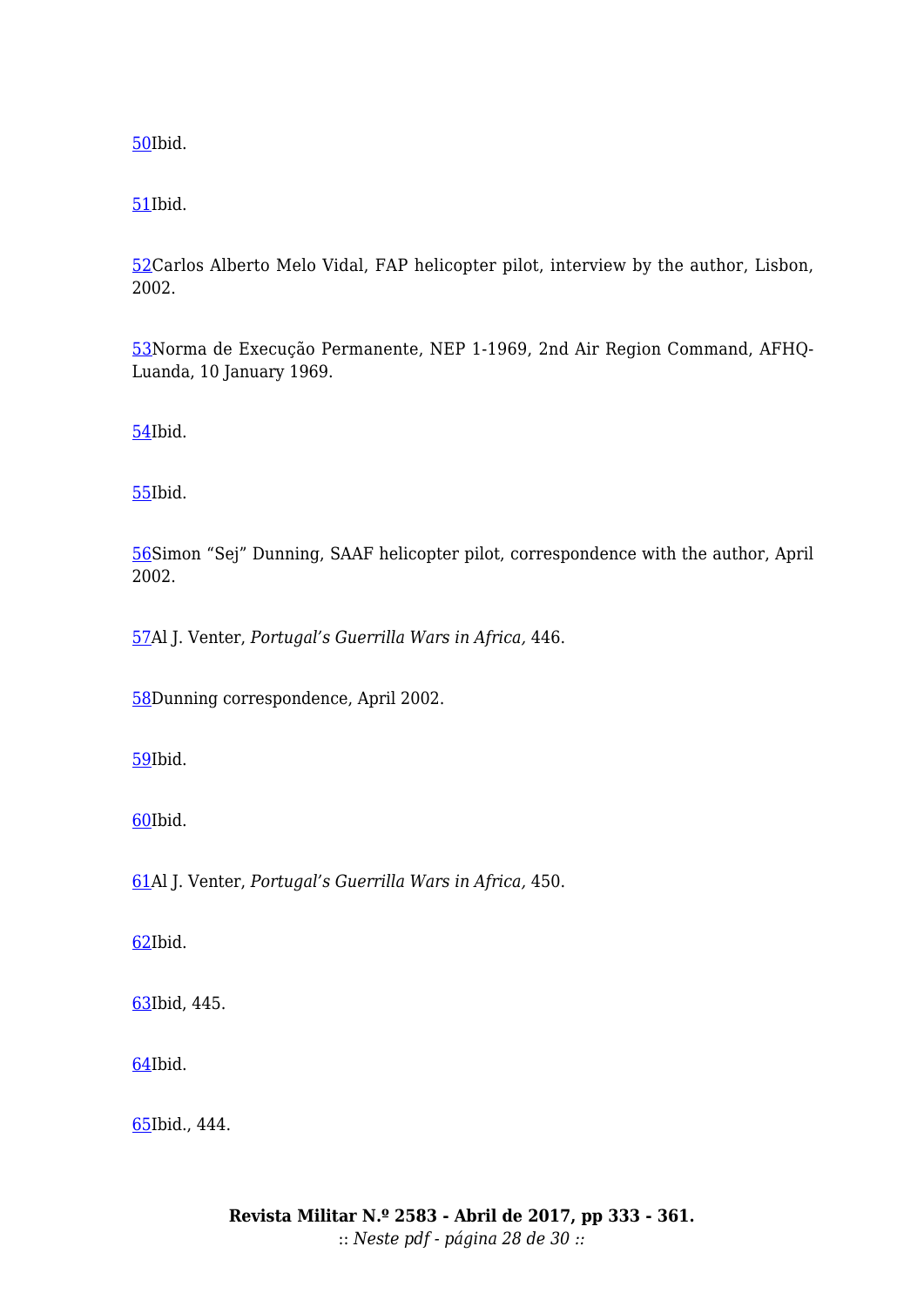<span id="page-28-0"></span>[66P](#page-16-2)ires Nunes, *Siroco,* 160-161.

<span id="page-28-1"></span>[67I](#page-16-3)bid., 163.

<span id="page-28-2"></span>[68I](#page-17-0)bid.

<span id="page-28-3"></span>[69I](#page-17-1)bid., 195.

<span id="page-28-4"></span>[70I](#page-17-2)bid., 295.

<span id="page-28-5"></span>[71I](#page-17-3)bid., 332.

<span id="page-28-6"></span>[72I](#page-17-4)bid.

<span id="page-28-7"></span>[73I](#page-18-0)bid., 407-408.

<span id="page-28-8"></span>[74I](#page-18-1)bid., 503.

<span id="page-28-9"></span>[75D](#page-18-2)irecção Geral de Segurança, Acções das Nossas Forces [Actions of Our Forces], DGS-Angola, 11 August 1971, SDGN 1802, Intelligence Report 947, Arquivo da Defesa Nacional, Paço do Arcos, Portugal.

<span id="page-28-10"></span>[76A](#page-18-3)ntónio Pires Nunes, *Siroco: Os Comandos no Leste de Angola* [Siroco: The Commandos in the East of Angola] (Lisbon: Associação de Comandos, 2013), 364-422.

<span id="page-28-11"></span>[77](#page-18-4)Direcção Geral de Segurança, Luanda, Angola, Cuanhamas–Political Subversion Situation], Intelligence Report 37/72-DINF-2<sup>ª</sup>, 8 July 1972, document F1.07.37.64, Arquivo da Defesa Nacional, Paço do Arcos, Portugal.

<span id="page-28-12"></span>[78I](#page-18-5)bid., 505.

<span id="page-28-13"></span>[79I](#page-18-6)bid.

<span id="page-28-15"></span><span id="page-28-14"></span>[80I](#page-18-7)bid.